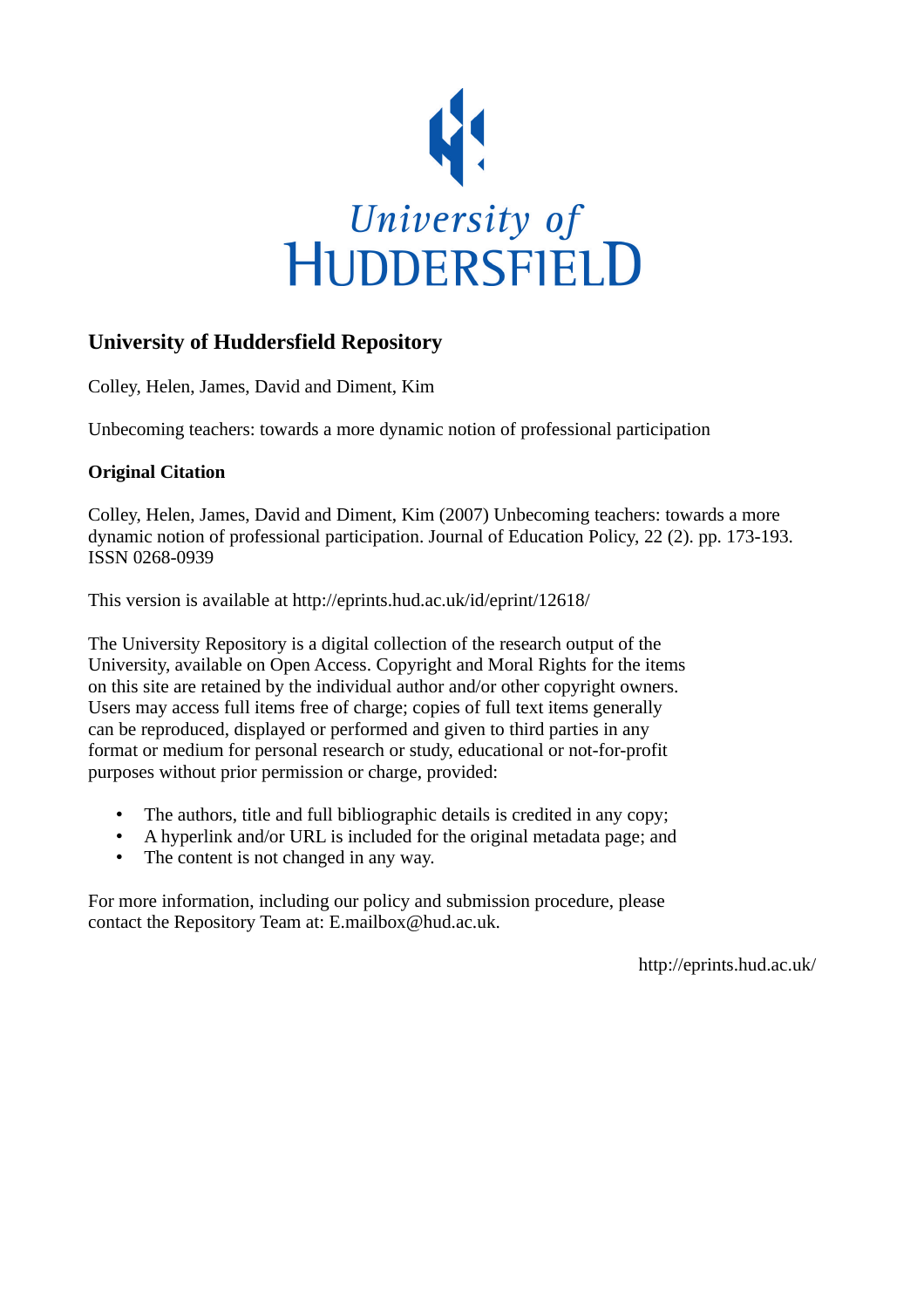[18 months after publication only] This is an electronic version of an article published in [*complete citation info – jnl, vol, issue, pages*]. *Journal of Education Policy* is available online at http://journalsonline.tandf.co.uk

# **Unbecoming teachers: towards a more dynamic notion of professional participation**

Helen Colley<sup>a\*</sup>, David James<sup>b</sup> and Kim Diment<sup>b</sup>

<sup>a</sup>*Manchester Metropolitan University*, *UK*; <sup>b</sup>*University of the West of England, Bristol, UK*

*Keywords:* Teacher professionalism; communities of practice; field theory

#### *Abstract*

This paper considers teacher professionalism from a neglected perspective. It analyses assumptions about the dynamics of professional participation implicit within competing academic and policy constructs of professionalism, including the currently iconic concept of 'communities of practice'. All entail notions of becoming and being a professional. However, data from the project 'Transforming Learning Cultures in Further Education' (TLC) reveal significant instances of 'unbecoming': a majority of the tutors participating in the project were heading out of further education (FE) teaching. This illuminates a broader problem of exodus from the sector, in a political context which privileges economic goals and targets at every level, and in which the current climate of performativity increasingly impacts upon pedagogical relationships – contextual conditions which are also highly relevant to schooling and higher education. Drawing on exemplar case studies of two tutors, and on the theorization of learning cultures emerging from the TLC project, we develop a Bourdieusian analysis of these dynamics in terms of the interaction of habitus and fields, and we critique 'communities of practice'. Paying particular attention to policy-driven changes in and to the field of FE, and to the cross-field effects in FE of policies in other sectors of education and beyond, we argue for a more dynamic notion of professional participation. This might underpin 'principles of procedure' for improving teaching and learning, and policies to support diverse forms of teacher professionalism throughout the education system.

\*Corresponding author. Education and Social Research Institute, the Manchester Metropolitan University, 799 Wilmslow Road, Manchester, M20 2RR, UK. Email: h.colley@mmu.ac.uk

Tel: 0161 247 2306, fax: 0161 247 6353

\_\_\_\_\_\_\_\_\_\_\_\_\_\_\_\_\_\_\_\_\_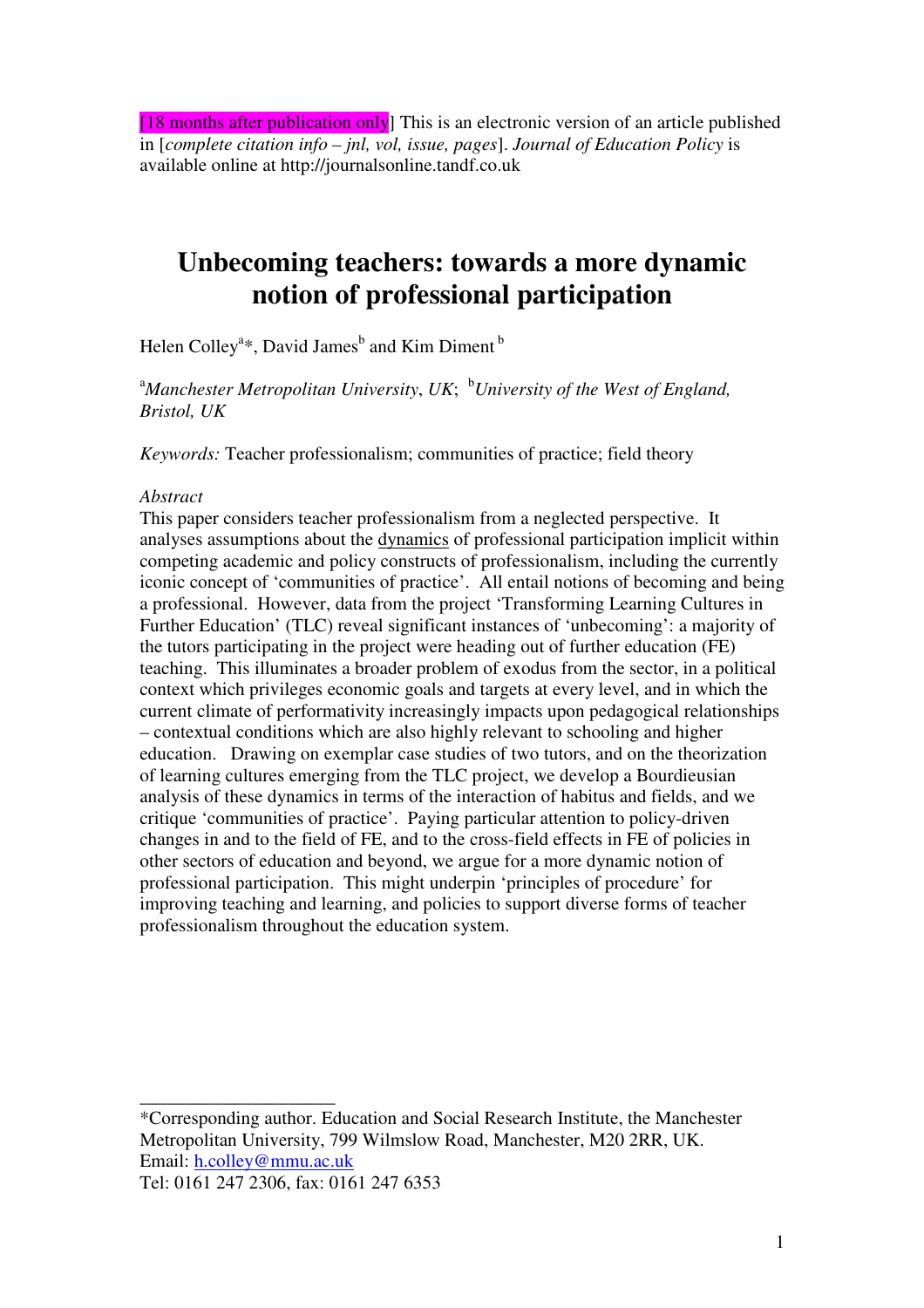# **Unbecoming teachers: towards a more dynamic notion of professional participation**

#### **Introduction**

What is it to be a professional? This is a deeply contested question, in the current policy climate of education, dominated as it is by performativity (Avis, 2005; Ball, 2005). Official constructs of professionalism in teaching have been analysed and critiqued from a variety of academic perspectives, which we review in the first part of this paper. However, in doing so, we seek to focus attention on a neglected aspect of these much-rehearsed debates: the dynamics of professional participation that they assume.

While a great deal has been written about becoming or being a professional, competing versions of professionalism almost invariably entail – as do 'common sense' understandings – an implicit assumption that professional status is permanent once it has been attained. In the further education sector, where our own research has been located, this assumption is codified in a policy emphasis on the universal requirement for teacher qualification based on technicized national standards (Avis, 2005; FENTO, 1999). We do not suggest that such approaches construct professionalism as a purely static category. Rather, in exploring the ways in which various discourses construct its dynamics, we have found them to be inadequate for describing the experiences of a number of Further Education (FE) tutors who participated with us in 'Transforming Learning Cultures in Further Education' (TLC) (a four-year, national research project within the Economic and Social Research Council's Teaching and Learning Research Programme).

There has in fact been rather a lot of diverse 'movement' amongst the FE professionals with whom we have worked. Of the 24 tutors who participated in the project, only about a third remain committed to teaching in the sector. Three left FE to move into sixth form provision, two have become full-time managers and are no longer teaching, five have either quit their jobs or been made redundant, and five give accounts of themselves as marginalized, and are making serious efforts to leave FE (some have already reduced their hours to part-time).

This evidence sheds light on a much bigger picture of exodus among FE professionals in England. While high turnover in the sector is obscured by the lack of national statistics, a survey by the Association of Colleges in 2001 reported an annual turnover of 10%-11% among lecturing staff (Hansard, 2001). A recent governmentcommissioned review of FE notes the related problem of casualisation and an ageing workforce (Foster, 2005). It is likely that the effects of these shifts are masked to an extent by rationalization in an increasingly competitive market – every one of the four colleges collaborating in TLC either underwent a merger or faced a severe financial cutback during the life of the project, which reduced staffing levels.

 Teachers in general occupy a more recent and tenuous place in the hierarchy of professionalisms (Brehony, 2005), and this is all the more true of teachers in FE, an education sector widely perceived to have a 'lower profile' than others (Foster, 2005). A requirement for professional teaching qualifications has only been introduced in FE in the last few years, which contributes to its low status (Robson, 1998b). Indeed, many of the TLC participants and their colleagues described themselves as 'accidental tutors', still associating their identities most closely with their former industrial or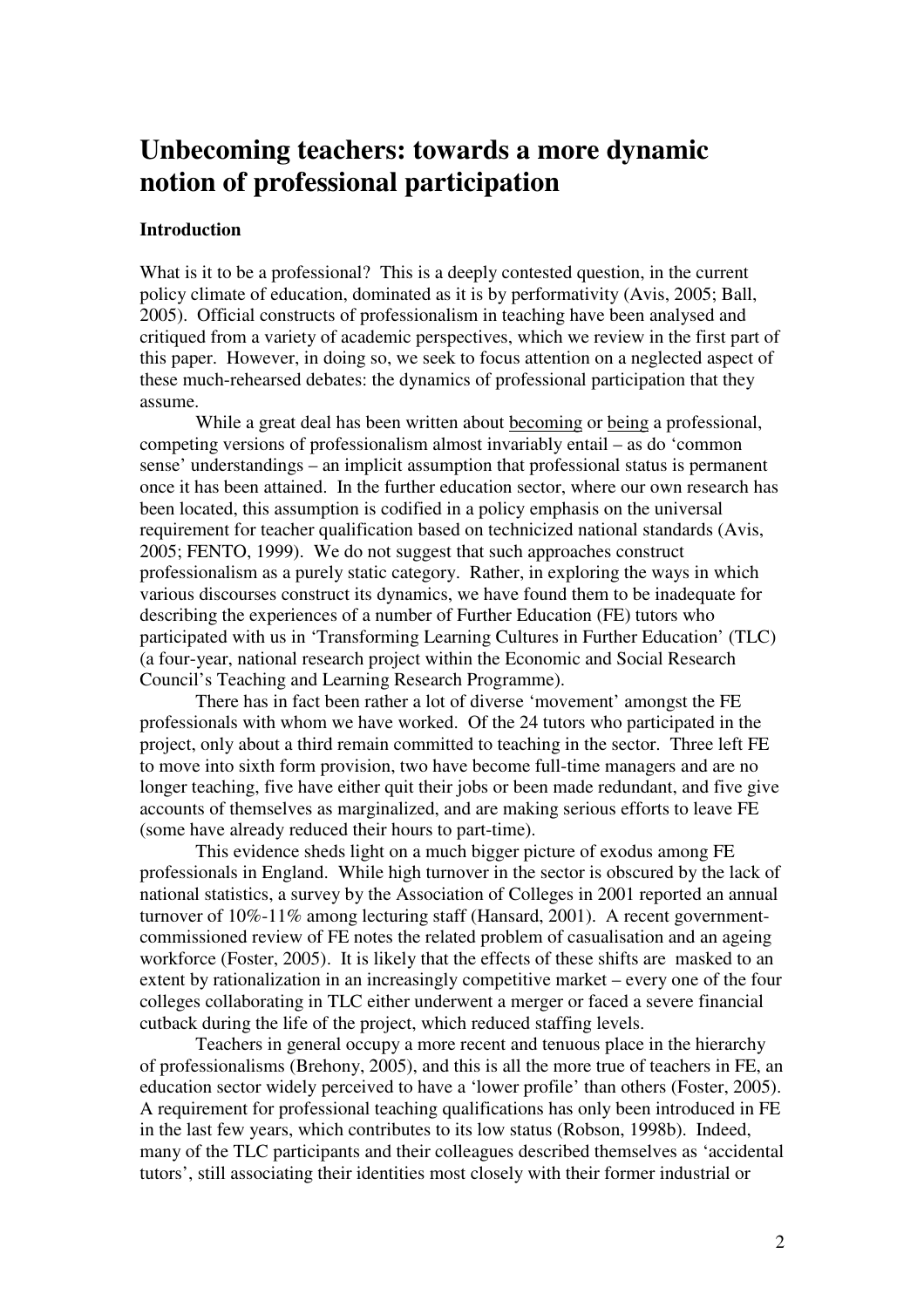public service occupations. It is not surprising, then, that current policies to improve teaching and learning in FE focus strongly on efforts to professionalize the sector through the Further Education National Training Organization (FENTO) standards. At the same time, the TLC's evidence of exodus from the profession calls into question the effectiveness of that strategy, and suggests the need for a deeper understanding of professional engagement. Moreover, we suggest that such an understanding is relevant not only in the FE sector itself, but also in schooling and in higher education, where similar pressures from policies driven by economic rationales are having an impact on professional roles and identities.

We begin by reviewing competing constructs of professionalism, and exploring the dynamics of professional participation that they convey. We pay particular attention to the concept of 'communities of practice' (Lave & Wenger, 1991; Wenger, 1998), which has become 'iconic' (Hodkinson & Hodkinson, 2004a) in recent investigations of professional learning. Two case studies of 'unbecoming tutors' are then narrated and used to critique these different dynamics. We draw on a Bourdieusian analysis which focuses on the interaction of tutors' habitus with changes in and to the field of FE (cf. Grenfell and James, 2004), and the 'cross-field' effects of different policy initiatives (Rawolle, 2005). We conclude by relating this analysis to the TLC project's development of a cultural theory of learning, and of principles of procedure for improving teaching and learning in FE. While the paper draws on the specific sector of FE, we would argue that its implications for our understanding of the dynamics of professional participation have wider relevance for education policy as a whole.

#### **Constructs of professionalism**

Early organizational studies made a distinction between task-oriented or functional models of professionalism, more person-oriented models inspired by the humanistic turn in psychology, and models which combined elements of both (Mayo, 1962). Evetts (2005) terms the first model 'occupational professionalism', focused on specialist expertise and conformity to external standards and principles. Originally viewed as a mitigation of bureaucratic hierarchy, this form of professionalism came to be criticised as an ideological vehicle for the vested interests of professionals. However, it has regained credibility in recent years through its association with clientcentred occupational values. This model is focused on the identity of the practitioner herself, more emotional aspects of professionalism as a vocational calling, and particular ethical obligations attached to specific roles (Cribb, 2005). It is supposed to engender both competence and trust, but with minimal external rules or controls (Evetts, 2005). At the same time, however, the logic of the market and of corporatism combine to create 'organizational professionalism': an ideal type opposed to that of 'occupational professionalism'. This discourse acts as a form of managerial control which promises autonomy through accountability, but in fact promotes occupational change and the intervention of micro-level control over professional practice (Fournier, 1999).

 Some authors explicitly seek to make visible the antagonistic struggles that inform the day-to-day construction of professionalism by practitioners, in the face of this audit culture (Avis, 2005). Ball's (2005) elegiac account of the fight for the 'soul of the teacher' is perhaps the most eloquent expression of a third model that we might term 'agonistic professionalism'. To the technicism of 'organizational' professionalism, Ball counterposes his own construct of 'authentic' professionalism. Crucially, it is not only founded on emotional relationships with self, students and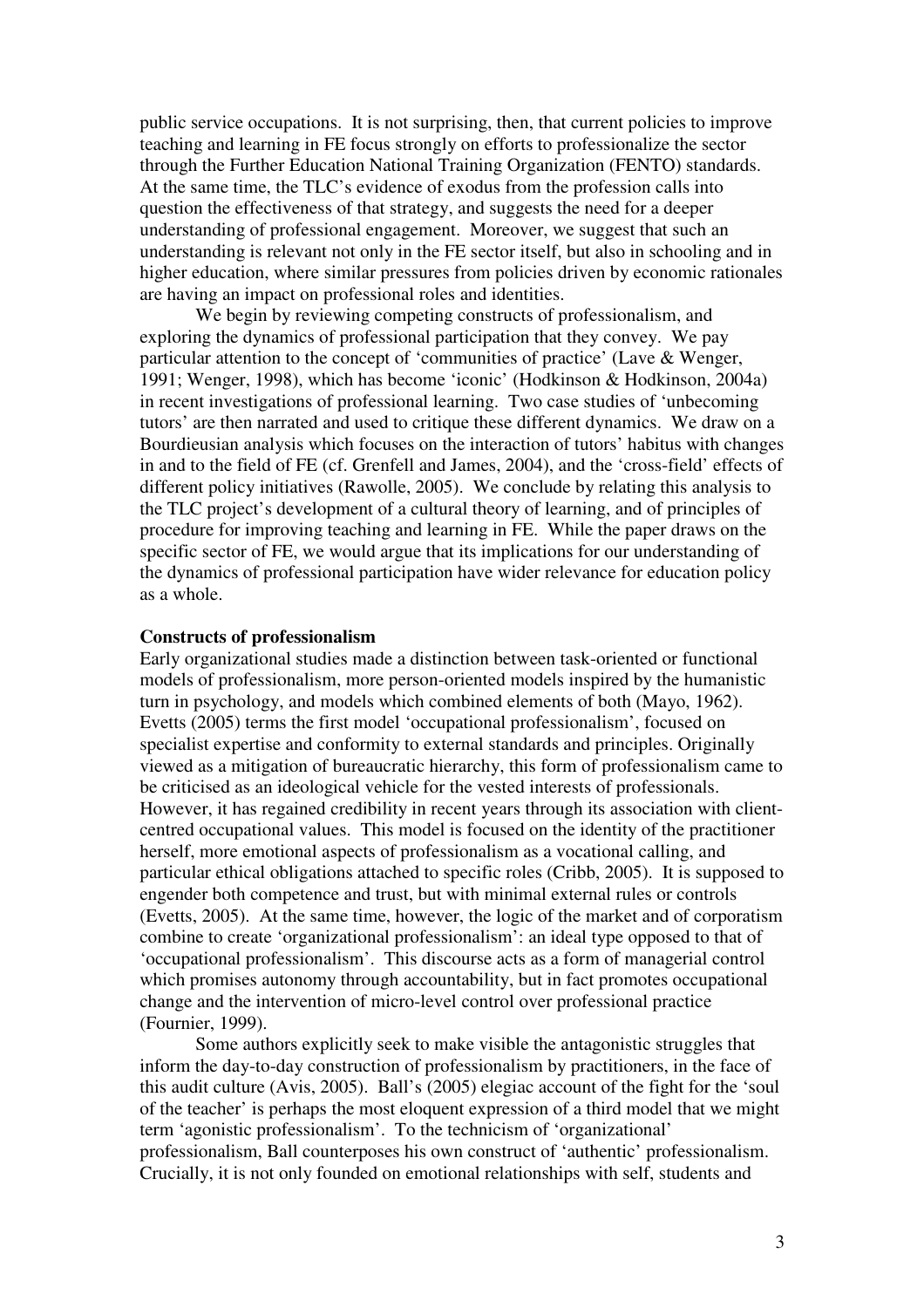colleagues, but also on critical engagement in political dialogue and action, which fundamentally conflict with technicist régimes. In a similar vein, an Australian study of the intensification of teachers' work argued that the 'last straw' for many is not overwork, but the untenable conflicts of managerialist demands with their own deeply held professional ethos of caring for their students:

…it was becoming apparent to many teachers that they could no longer continue to act on the basis of the professional ideology in which they trained. Teachers, generally, perceived this as a grave loss, both to themselves and their students. (Easthope & Easthope, 2000, p.56)

The schoolteachers interviewed by Stronach *et al.* (2002) echo these bereavements, as do the female FE teachers in studies by Robson (1998a) and Leathwood (2005).

As a profession, FE teachers are not only marginal to the hierarchy of professions, but also lack a well-bounded, unifying culture (Robson, 1998b; Viskovic & Robson, 2001). Moreover, issues of pedagogy and professional autonomy have been an 'absent presence' in this sector (Goodrham & Hodkinson, 2004). Official discourses about FE teachers, including discourses about their training and development, construct a particularly fixed notion of the idealised professionalism they should embrace: one which individualizes and reifies both teachers and learners as objects of technical intervention (Avis *et al.*, 2002). By contrast, a recurrent theme among FE researchers has been that professionalism entails fluid, creative responses to de-professionalization and bureaucratic re-professionalization. These responses often consist of strategic or subversive compliance to redeem the tutor-student relationship, based on educational rather than managerial values (Shain & Gleeson, 1999; Ashcroft & James, 1999; Bathmaker, 2001). This turns our attention to a neglected question: what assumptions about the dynamics of professional participation underpin these different perspectives?

#### **The dynamics of professional participation**

Beck (2002) points to Bernstein's Durkheimian distinction between 'outward' and 'profane' concepts of pedagogical identities, and those which are 'inward' and 'sacred'. Stronach *et al.* (2002) argue a similar dynamic, by characterising functional accounts as 'outside-in' stories, since they construct appropriately professional practice as performing to a set of externally determined principles and standards; and more affective, person-oriented accounts as 'inside-out' stories. According to this analysis, Ball's (2005) agonistic or 'authentic' professionalism could be seen as 'outside-inside-out'. Such a dynamic, however, focuses on how teachers relate to internal and/or external imperatives and obligations in their practice, rather than on forms of movement in professional participation itself. Here we are particularly interested in the dynamics of movement towards, within, or away from belonging to a profession and participating in its associated community of practice, and each of the constructs we have considered above suggests different metaphors for such movement.

Some functional accounts can appear predominantly static, since they refer to the meeting of externalized criteria. We suggest that they do nevertheless entail a dynamic, and that this could be expressed through a celestial metaphor of arrival, of 'Assumption' into the professional body (itself elevated above occupations of lower status). While this attainment may represent a form of stasis, it is held in tension by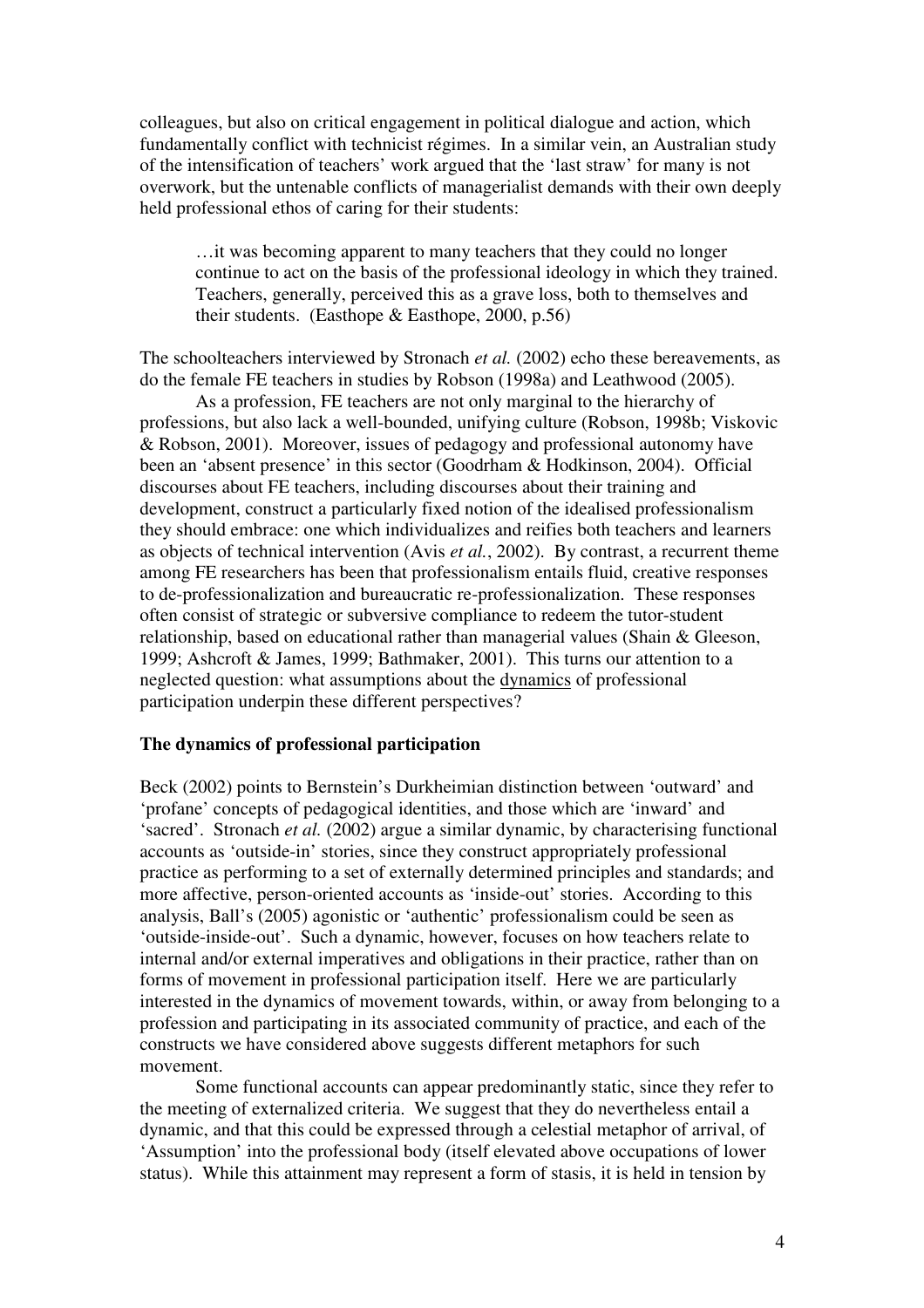the virtual (and infernal) possibility of a fall from grace threatened by 'unprofessional' breaches of the heteronomous ideal. 'Conduct unbecoming' here – in its military sense – contains a powerful threat of exclusion, not only for the original breach, but for its repercussions on the profession itself. This is reflected in the unfailing presence, across a wide range of professional codes of practice, of the imperative that one should not bring the profession into disrepute in any way (see, for example, General Teaching Council for England, 2004, p.4).

The dynamic of accounts which focus on the identity, rather than functions, of professionals might best be described through a metaphor of 'shuttling' between dualities. They focus on the movement between deprofessionalization and reprofessionalization (Ozga, 1988; Apple & Jungck, 1990; Whitty, 2000), between 'the taking and the making of professionalism' (Gleeson *et al.*, 2005), or between 'economies of performance' and 'ecologies of practice' (Stronach *et al.*, 2002). Here, the dynamics of professionalism are portrayed not as a state of arrival, but as an eternal wandering, beset by trials of the spirit and political sandstorms that threaten erasure of known features, and possibly extinction. In this discourse, 'conduct unbecoming' might signal the pessimistic interpretation of occupational professionalism: prioritising one's professional targets and position over and above devotion to one's students' needs.

A third metaphor, identified in discourses of FE, is one of fluidity. Professional identities may be seen as flexible and sometimes scattered (as for Stronach *et al.*, 2002), certainly as changing and dependent on context (Cribb, 2005). The struggle to escape the bars of the iron cage can be seen as finding ways to flow around or slip through them, by means of strategic compliance – 'going with the flow', but at the same time bending the rules that create this flow (Fuller & Unwin, 2002). 'Conduct unbecoming' here is a form of resistance – although the streetwise watchword must be that one should transgress discreetly, and the crime is in 'getting caught'.

As we noted earlier, the concept of 'communities of practice' (Lave & Wenger, 1991; Wenger, 1998) has recently become prominent as a key element in new theoretical perspectives that regard learning as a process of social participation rather than cognitive acquisition. The original concept focuses on the movement of entering a profession, and 'engages directly with the mutual constitution of identity and community' through the development of membership and belonging (Hodkinson & Hodkinson, 2003, p.5). We continue by interrogating the potential that it may offer for analysing the dynamics of professional participation, before moving on to our case stories.

#### **The dynamics of 'communities of practice'**

The original notion of 'community of practice' was used for understanding the learning of newcomers to an occupation (Lave & Wenger, 1991). Novices enter a community of practice – such as a teaching department in a school or college – initially through 'legitimate peripheral participation'. That is to say, the community welcomes them as belonging, but their activities in the practical work of the community are initially limited to tasks that do not overstretch or overburden them. Gradually, as their practice becomes more wide-ranging and expert, they eventually move to full participation and membership. Lave and Wenger (1991) advance two related definitions of a community of practice: on the one hand, it constitutes a set of social relations between persons, activities and the world; on the other, it is an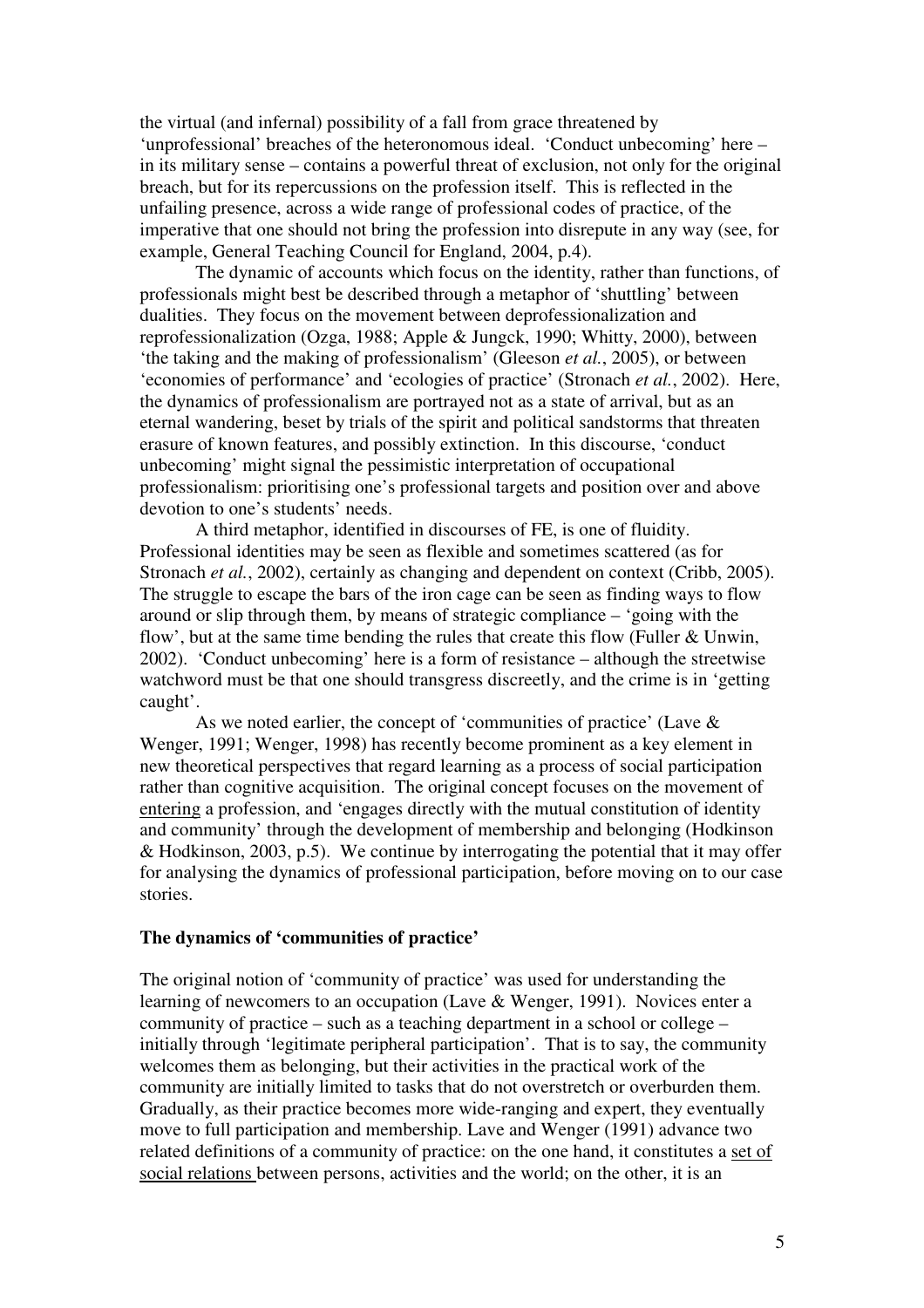intrinsic condition for the existence of knowledge, and therefore for the existence of knowledgeable practitioners as full participants (Fuller *et al.*, 2005). It is this aspect of the community of practice – the notion that it provides a necessary condition for the status and practice of experienced professionals – in which we are interested.

 As researchers of workplace learning have developed the conceptual framework of communities of practice, they have argued for the extension of its dynamics in three ways. First, there is a need to account for evidence that communities of practice are difficult to enter or even excluding for newcomers who do not 'fit in' with the strongly established culture and ways of being (Colley *et al.*, 2003; Hodkinson & Hodkinson, 2004b; Bathmaker & Avis, 2005).

Second, if a community of practice is a set of relations, then boundary issues are important to explore. Who has the power to set boundaries on a community of practice? What possibilities do learners (or experienced members) have for crossing into other, overlapping or tangential communities of practice (Fuller *et al.*, 2005)?

Third, entrants to a community of practice may be far from tabula rasa novices, but bring with them an existing habitus: previous biographies, knowledges, practices and values, all shared with others elsewhere. These may impact (sometimes negatively) on the dynamics of the community of practice (Eckert & McConnell-Ginet, 1999; Hodkinson & Hodkinson, 2004b).

All of these analyses continue to focus on movement into a community of practice, or initial exclusion barring entry to it, despite the fact that Wenger (1998) indicates the possibility of multiple trajectories of participation, including 'outbound' and well as 'inbound' movements. Indeed, criticisms of inherently benign assumptions about communities of practice (Eraut, 2002) highlight the fact that it is hard to imagine what 'conduct unbecoming' – i.e. movement from full participation to marginalization or exclusion – might look like. Before we narrate the 'conduct unbecoming' of two of the FE teachers who participated in TLC, we first present a brief account of the project and its methodology.

#### **An outline of the TLC project and methods**

'Transforming learning cultures in Further Education' was a four-year longitudinal study ending in 2005. It is the only large-scale, independent research project to examine teaching and learning in FE colleges in England. We deliberately adopted a cultural perspective, because we believed teaching and learning, and the relationships between them, to be inherently complex and relational, rather than simple. Thus, our working assumption, now confirmed through data collection and analysis, was that many dimensions would contribute to learning and have to be examined in relation to each other: the personal dispositions and social positions of tutors and students; the conditions of each learning site, course and college; national policies; global contexts; and deep-rooted social structures.

More detail on the project methodology can be found elsewhere (Hodkinson  $\&$ James, 2003; Hodkinson *et al.*, 2005a), but we outline some key aspects here so that the reader can make sense of how our case studies were constructed. In order to examine the relationships between these dimensions, each of which is complex in its own right, we focussed on 17 diverse learning sites, negotiated with four partner colleges. One teacher in each site worked with us as a 'participating tutor'. The project team itself comprised both HE- and FE-based part-time researchers. Data were collected over a three year period, through: repeated semi-structured interviews with a sample of students and with the tutors; interviews with relevant managers;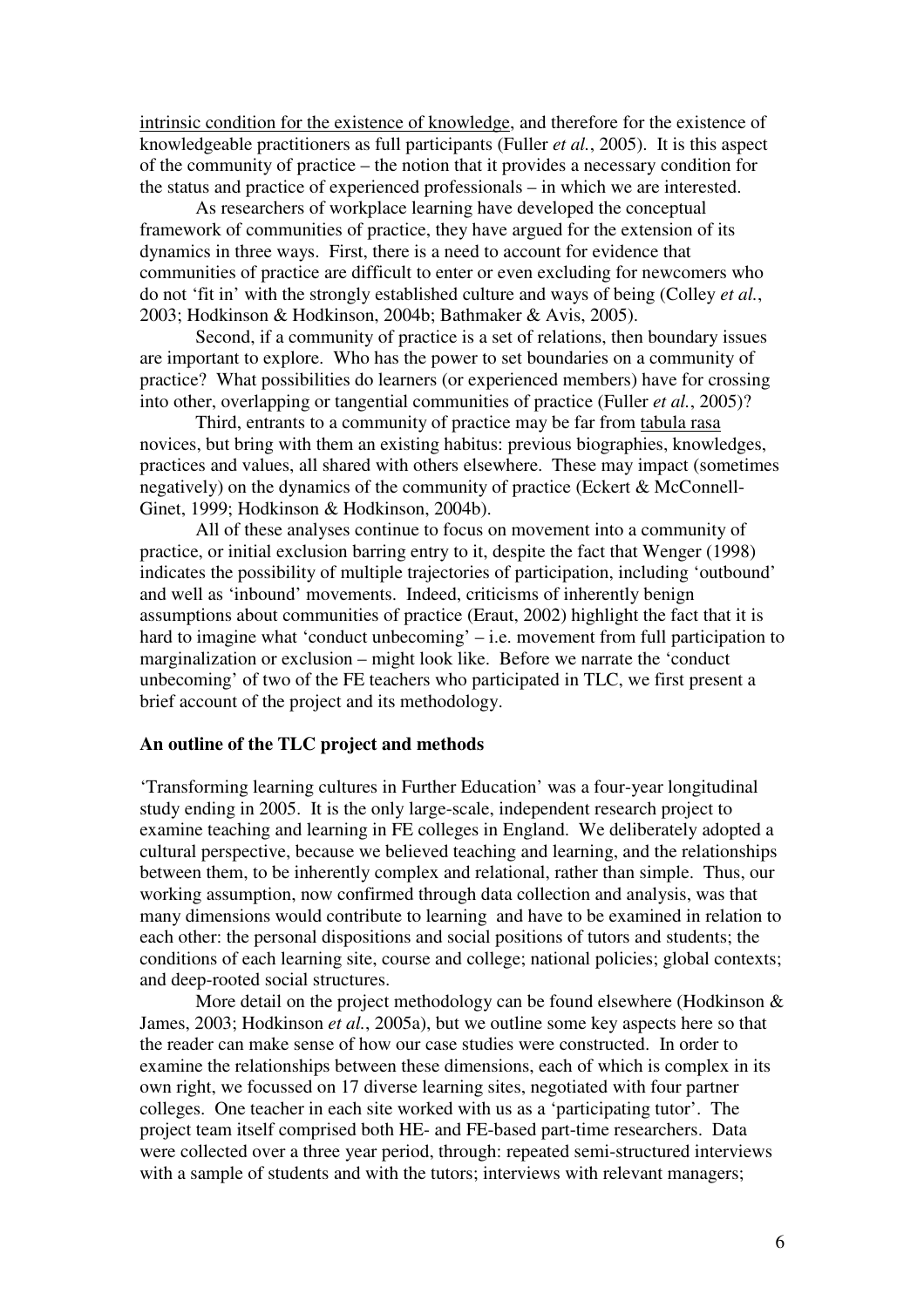regular site observations and tutor shadowing; repeat questionnaires to all students in each site; and journal kept by participating tutors.

The analysis was conducted in a series of narrative stages: first to construct an in-depth account of each learning site; then to identify and explore a series of crosssite themes that deepened our understanding of particular sites and their cultures; and finally to immerse ourselves heuristically (Moustakas, 1990) in the data from the tutors' interviews and journal extracts, to construct accounts of their changing identities and biographies.

We have selected data from two of the tutors to present in detail in this paper, although our analysis is also informed by the experiences of other participants. (Pseudonyms are used here to maintain the anonymity of the tutors.) We have deliberately chosen teachers of general education subjects rather than vocational programmes. While many of the TLC tutors entered teaching in a more gradual fashion through their previous occupations, these two made a clear commitment to becoming teachers when they first entered FE. This allows us to focus more sharply on the dynamics of their professional participation as teachers. Although Avis (in press) has claimed that a focus on individual case studies and learning cultures in the TLC's work weakens our ability to engage in a radical critique of FE systems and policies, we contend here that studies of 'the dynamics of education life and micropolitical activities' (Angus, 2004, p.23) can provide a powerful basis for such a critique.

#### **Florence Denning**

Florence Denning taught languages, with  $AS/A2$  Level<sup>1</sup> French as her main subject, in an FE college in a large provincial city. She had an exceptionally long connection with the college, having studied A Levels, done her teacher training placement, and subsequently taught there for 20 years. Within a period of less than two years during the TLC project, however, the college not only underwent restructuring and changes in management personnel, but encountered a severe financial crisis. 70 teaching posts had to be cut, and Florence – a deeply committed teacher – decided to take voluntary redundancy. How did this come to happen?

 When we first interviewed Florence, she expressed two central and interlinked stories about her own identity. She was a person with strong and radical political beliefs, who had spent much of her life as an activist, both inside and outside the college. At the same time, she was passionate about teaching, and committed a great deal of time and energy to her work and to her students. Both these strands of identity shaped her practice as a professional.

 Florence had been a political activist around the socialist, feminist and antiracist movements from her early teenage years. Her first professional experiences were teaching English as a Foreign Language (EFL) in Africa and to Asian women in England. Her commitment to the emancipatory ethos and pedagogy prevalent in this field was reinforced by her 'host teacher' (who taught EFL) in the college work placements of the PGCE course she subsequently took. Later, as an FE teacher, Florence was active in the local trade union, and fought against worsened employment conditions for teaching staff after colleges' incorporation in 1992. Although resistance to new contracts eventually collapsed, Florence and a handful of

<sup>&</sup>lt;sup>1</sup> 'AS' and 'A2' refer, respectively, to the first and second part of traditional academic qualifications at Level 3, designed to prepare students for entry to higher education, and often referred to as 'the gold standard' of post-16 qualifications.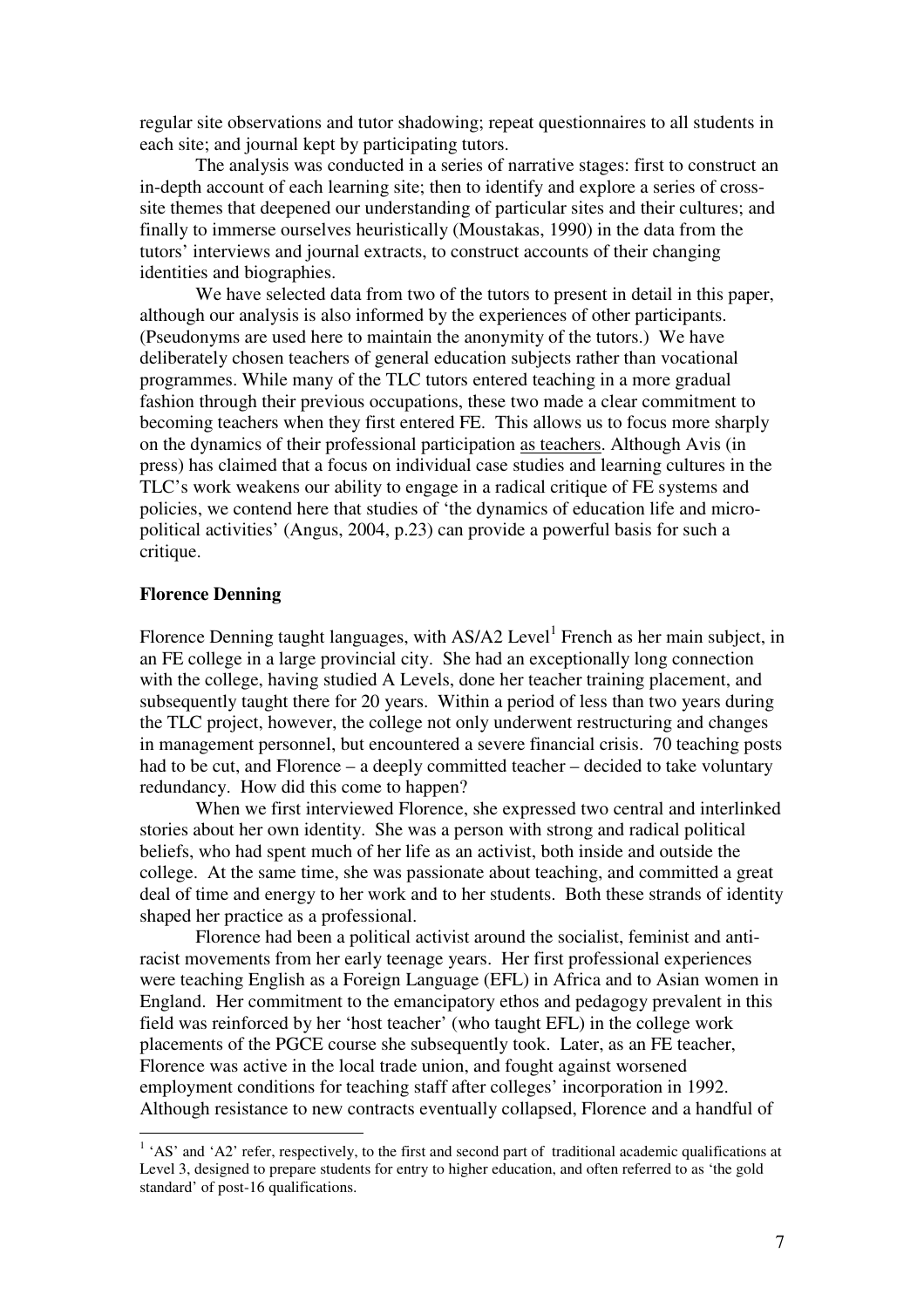other tutors at that college insisted on remaining on 'the Silver Book' (i.e. former national terms and conditions). This isolated her, with feelings of 'bad blood' among colleagues. By the time she was studying for an MA in Education 10 years later, radical movements had also ebbed in society at large. Studying the political context of lifelong learning, she realised that this had contributed to her personal and professional sense of isolation. By now she also had a small child, and was concerned to ensure she devoted adequate time to her role as a mother.

 This situation combined with the marginalization of her pedagogical practice within the college. Modern Foreign Languages (MFL) formed part of the general academic programme on which the college prided itself. However, it occupied a backwater within this provision. Florence and her team had no direct line manager, student numbers were small, and an OFSTED inspection had chosen not to include the provision in its remit. Moreover, MFL are marginal subjects within the entire UK education system. They are no longer a required element of the National Curriculum for GCSE (terminal public examination courses) in schools, less than 11% of young people continued to study MFL post-16 even when they were compulsory in school, and their numbers have fallen further over the last 5 years (CILT, 2005). The economic dominance of the US has made English the global language of business. In addition, British culture is particularly insular, generating indifference to the acquisition of foreign languages.

 This marginal position in the college was an ambiguous one for Florence. Although it brought frustrations, it also offered a form of protection. She talked about being in a fragmented group of teachers who formed 'a kind of plankton', 'below the radar<sup>, 2</sup>. Out of the gaze of management, the margins offered a space in which she enjoyed relative autonomy to teach according to her own professional principles, and to undertake engaged pastoral work with students. This sense of protection was strengthened by her long-standing and excellent reputation as a teacher among college managers.

Florence's emancipatory pedagogy also isolated her from the professional practices of her colleagues. Ever since teaching EFL, she had been committed to teaching in the 'target language' – conducting lessons as much as possible in the language being learned – as a socially inclusive strategy. It provided disadvantaged students with experience of immersion in French that they could not gain on family holidays or exchanges. Such methods are, however, extremely labour-intensive for the tutor. Each section of the lesson must be carefully staged for students to follow. Group interaction and other aspects of the learning culture must be carefully managed to create a supportive context for students to take the risk of speaking a foreign language without fear of humiliation. While target language teaching has gone in and out of popularity with policy-makers, and despite Florence's efforts to debate this approach in the languages team, her colleagues never adopted it. This caused particular frictions with one tutor who co-taught some of her groups.

At the end of Florence's first year with the TLC project, her college was plunged into a deep financial crisis. Changes to the methods of auditing college activity resulted in a huge funding shortage, and substantial cuts in staffing. This followed swiftly after major changes in the college's senior and middle management, and new college policies to maximize class sizes, increase tutors' total contact hours,

<sup>&</sup>lt;sup>2</sup> This sense of being 'below the radar' figured in several of the learning sites at different times, and it speaks not only of the scale of operations but also of the impossibility of the sheer diversity of practices and definitions of 'learning work' in FE colleges being represented with validity in quality, audit and assessment regimes.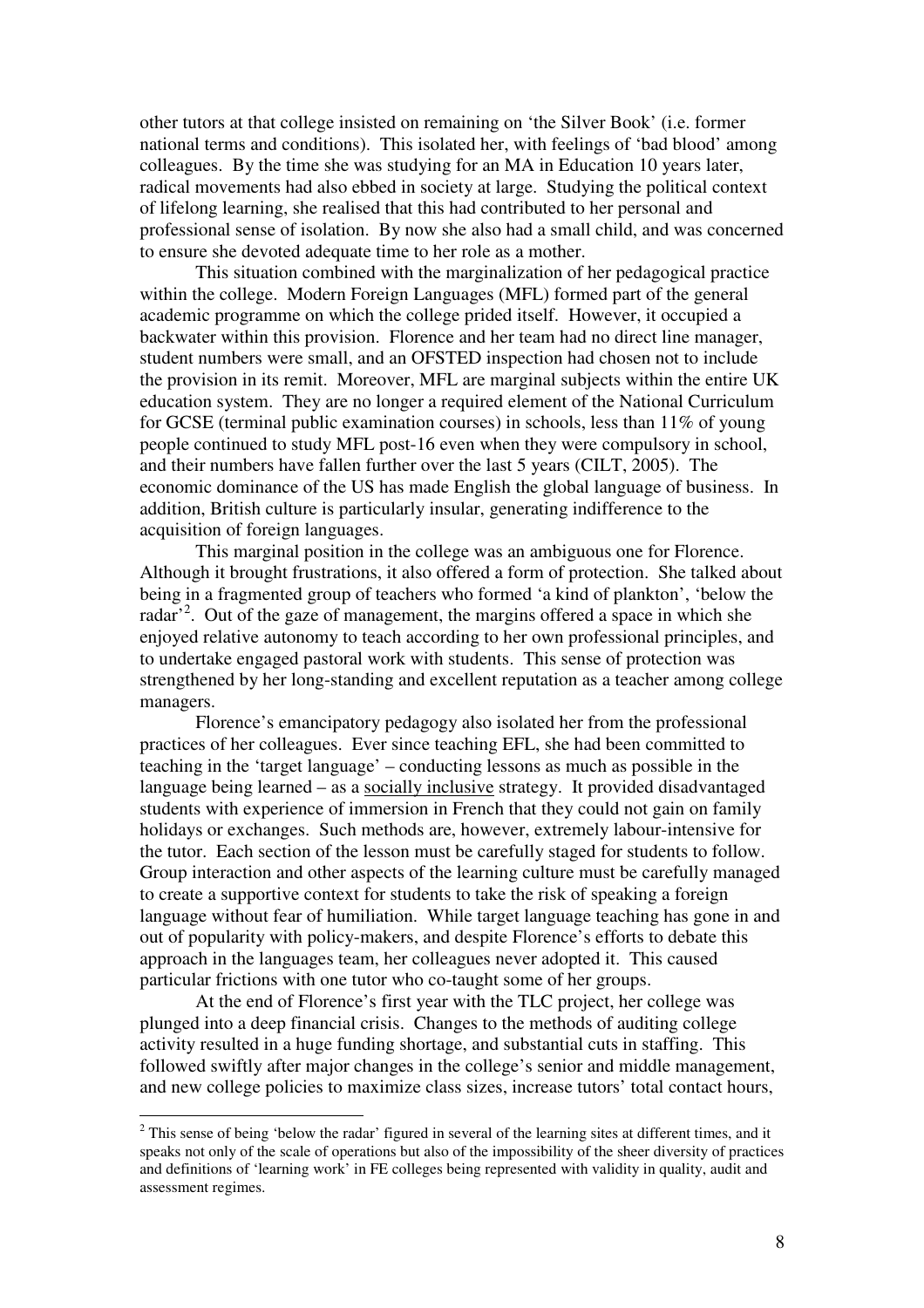and cut courses that did not 'pay for themselves'. Teaching hours for A Level French were to be cut by a third, and it was proposed that courses might only be offered for 3 hours per week as an evening course. Florence felt this would make it impossible to teach in the target language, or to offer her students the pastoral support they needed. Moreover, to be unable to practice a pedagogy which cohered with her sense of social justice posed a threat to her personal and professional identity. She also felt tired of waging constant battles. Consequently, she chose to take an opportunity of voluntary severance of her contract and quit teaching in FE. The decision was extremely painful – in both research interviews where she discussed it, including one six months later, she broke down in tears. The college no longer advertises an A2 French course, and AS French is offered only as an evening class, not within the full-time academic programme.

Florence took up part-time work in an adult education institution, where she hoped to find a more amenable environment. However, that too was in the throes of financial crisis thanks to changes in government funding policies, and it closed some time later. By the end of the project, she was combining a small amount of school supply teaching with casual employment at the local university, and her role outside employment as a mother. She eventually gained more teaching at this and another university, although her partner was concerned that she was now 'working twice as hard for half the money'.

#### **Ruth Merchant**

Another of our participating tutors, Ruth Merchant, also works in a large FE college in a different provincial city. Her subject is English for Speakers of Other Languages (ESOL). The period of her association with the project has shown us a series of shifts in professional identity and position, a changing relationship to the college, and how all these things are strongly framed by a shifting political context.

When we first met Ruth in 2001, she had recently been promoted to leading part of the college's ESOL provision, having already worked in the field for some eight years. Together with changes to the ESOL and Basic Skills curriculum, changes in government policy on immigration, refugees and asylum seekers produced a series of new demands, so Ruth found herself spending more time assisting individual students in their struggles with bureaucratic and legal structures. This confirmed her view that there were contradictions and injustices in such structures, and she experienced a rapidly rising level of stress as the texture of her work changed.

This became amplified in the following academic year, exacerbated by a merging of two previously separate parts of the college, and resulting conflict between two ESOL teams, each deeply committed to different pedagogical approaches. Ruth found herself in the role of mediator in hostilities which sometimes became sharply personal. She declared she was 'stressed, worried, fed up…frustrated, angry, dissatisfied', and was seriously considering leaving her job. She also said that the stress of her job was having an adverse effect on her health. However, with time, and having shared her frustrations with colleagues (especially within the local TLC project meetings), Ruth came to the view that a central problem was that she was trying to carry out a full-time job within a half-time post, and that she had not been sufficiently assertive in getting this situation noticed by colleagues and her line manager. With time, this view superseded her earlier view that she was somehow personally incapable of doing the whole of her job.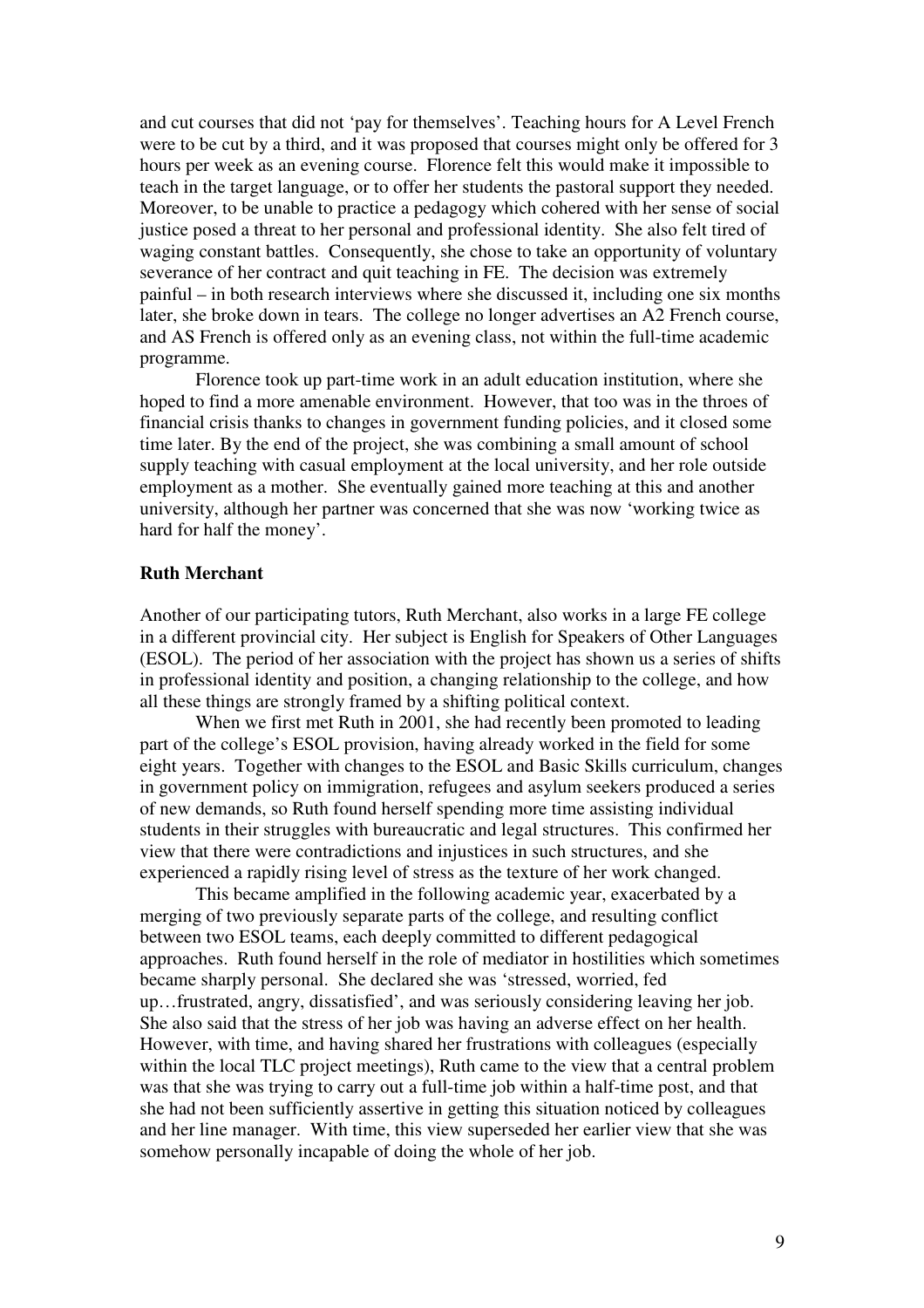Participation in the TLC project appeared to have been a key factor in Ruth finding a means to change her relationship to her work. The project had helped her to 'look at things in a different light' and she added that as she thought about what to write in her reflexive journal, the process 'changed my thought processes about my own work…and that's partly to do with being viewed as a professional…[that is,] now there's this government-sponsored project [TLC] interested in what I say'. In particular, she found that the project 'space' helped her to decide what problems could or could not be tackled, and she found the opportunities to 'unload' quite cathartic.

Subsequently, Ruth took her experiences and reflection upon them to a wider audience, addressing a national conference of ESOL managers. She had also 'settled' into a much more confident sense of professional self-worth and autonomy, and whilst she had always relished team work, she appeared more fully integrated with the immediate college structures than when we first came to know her. She was more secure and certain of her own professional role and its purposes, and was more overtly politicized. However, we would also argue that she had become less dependent on the immediate community of practice in the college for a professional identity. Furthermore, it is too simplistic to see the colleagues around her as if they simply represent an established set of practices within which she is more or less central or peripheral. The 'community of practice' had for a time provided Ruth with an unrealistic set of demands. It was her capacity to question these arrangements that triggered an improvement in her professional situation.

At one stage Ruth told us about a turning point or pivotal moment in her life. A chance remark from an influential colleague had worried her greatly – the colleague had suggested that there were two kinds of ESOL teachers. The first became personally involved with the students, whilst the second was 'more professional', keeping a distance and concentrating on doing a very good job. For a time, this remark confirmed for Ruth that she was not a true professional. However (and partly through being required by the TLC project to reflect on the nature of high quality learning in different parts of the college), she ended up completely rejecting the colleague's view. For Ruth, high quality learning experiences are those that make a real and positive impact on the lives of her students, and furthermore, this matters to her far more than examination results or student retention. Ruth's own shifting notions of professionalism – her professional participation – depended on external viewpoints, i.e. beyond the immediate reference group, drawing on influences from a wider 'community of practice' that, in the conventionally isolated pockets of a college of FE, are not normally available. In terms of professional learning, this is perhaps a reminder of the power and original richness of the idea of 'double loop learning' and its associated, damning critique of technical rationalism (e.g. Schön, 1983).

Ruth had discovered her own kind of 'distance' – not from her students, but from the micro- (and to some extent, macro-) politics of the college, so that these things actually defined her less than they once did. She avoided becoming involved in a bitter dispute about terms and conditions that was occupying the energies of many of her colleagues, instead putting her energies into challenging the categorizations and re-categorizations applied to the asylum-seekers and refugees amongst her students. The introduction of new 'eligibility rules' had caused some students to be taken off courses they had already begun, which led to distress for both students and staff. Ruth was pivotal in keeping in touch with these individuals and trying to protect them and their tutors from stress, until a way could be found of offering at least some of them provision. She felt that the difficulties faced had helped to produce a stronger staff team. Ruth's 'distance' included operating by her own values, with reference to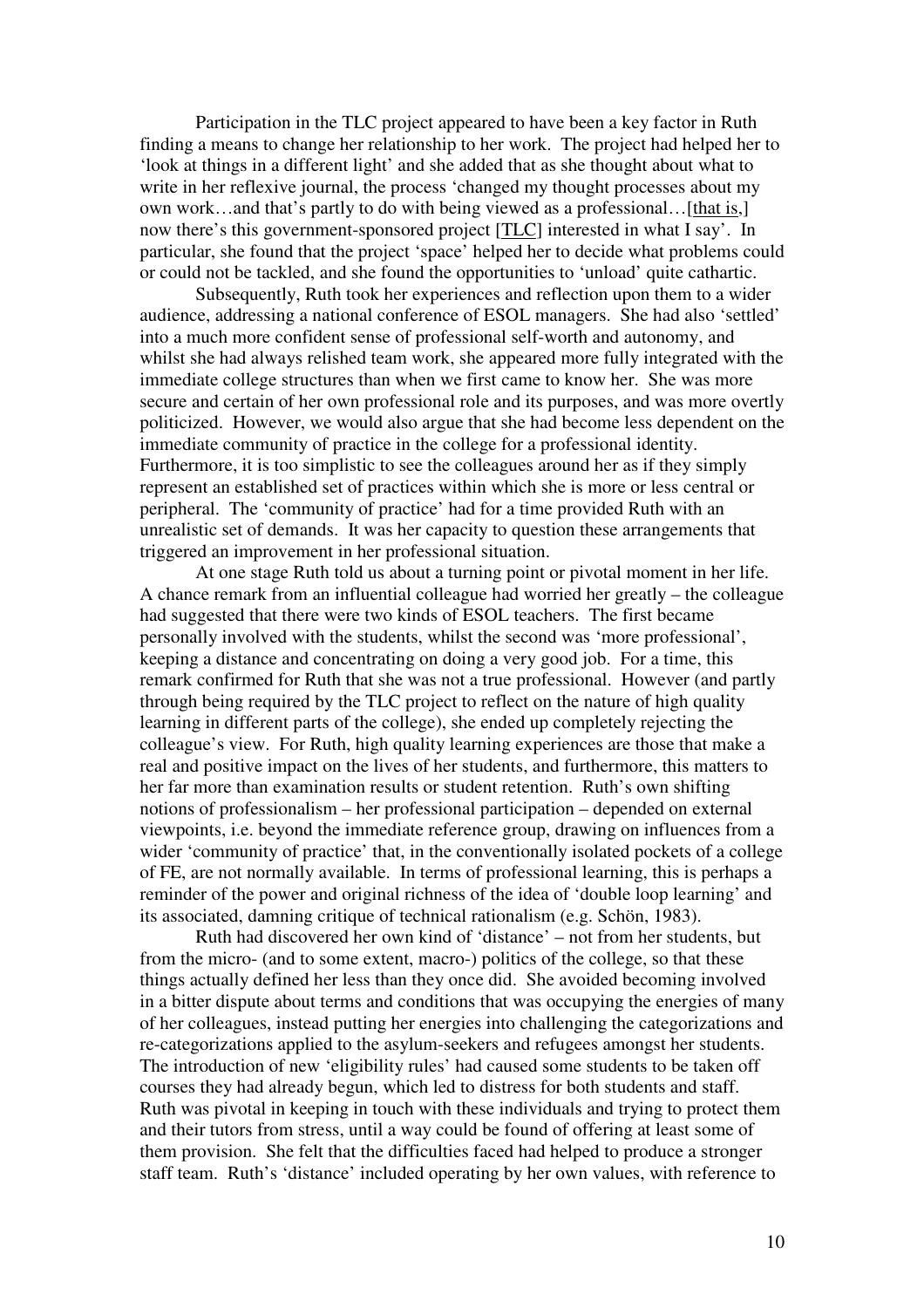her responsibility as a fellow human being, rather than following a job specification or operationalising the government's new rules as they applied to the college's work. Her own sense of professionalism, then, transcends the immediate, ostensible conditions. This may also be understood as a variant of 'underground working', insofar as it survives by 'going underground' (see James & Diment, 2003).

A further manifestation of 'distance' is Ruth's ESOL training work and her involvement in ' $\text{Reflect } \text{ESOL}'^3$ . This, she claims, is 'a lot more exciting than my job at college'. She has begun speaking at conferences and running events for other ESOL teachers. This gives her a place in which to develop and promote her view of the core purposes of working with the particular client group. She is exploring whether it could become part of the work of the college, though is aware that it does not conform easily to conventional targets.

As our direct contact with the ESOL learning site was drawing to a close, we noted a series of changes in group size, staffing and organization, all of which reflected a tightened financial situation. We also learnt that there was a major funding deficit in the faculty that now housed ESOL work, and that this put all such work in the college into jeopardy. However, whilst she is concerned and does what she can to fight this situation, Ruth is not simply crushed by it, as she may once have been.

Ruth's story implies that we should beware of the potential for (a) unidirectionality and (b) oversimplicity, in the application of the notion of a 'community of practice' to professional existence. Put crudely, the segment we see of Ruth's career as a teacher in FE, whilst only a relatively short period, suggests something more dynamic and variable. It was external reference points and critical spaces (the TLC project, the Reflect ESOL movement) that consolidated Ruth's new security, confidence and sense of professional identity. Such external reference points and critical spaces are not always in harmony with the immediate community of practice.

#### **Conduct unbecoming – or conscientious objection?**

 $\overline{a}$ 

In many respects, these stories are quite different. Ruth is a more recent entrant to FE teaching, and her sense of professional identity over time certainly reflects some 'shuttling' between confidence and self-doubt, between striving for legitimacy as an FE teacher, and seeing her scope for action within that sector dependent upon going well beyond its formal bounds. She has chosen, for the time being at least, a more marginal space in which to operate with 'a foot in both camps'. Florence, on the other hand, has been an established and respected teacher in FE throughout her working life, but has gradually seen her space for ethical practice narrowed and then closed down, to the extent that she felt her only course of action was to remove herself from the sector. Her difficulties are compounded by the fact that other spaces of

 $3$  Reflect ESOL is based on principles derived from the work of Paolo Freire. Perhaps the most central of these is that no educational action is neutral – it is either oppressive or liberatory. Reflect ESOL advocates an approach to literacy that refuses narrower, technicist notions of skills and purpose. For a concise introduction, see both http://www.nrdc.org.uk/content.asp?CategoryID=568 and http://www.nrdc.org.uk/content.asp?CategoryID=569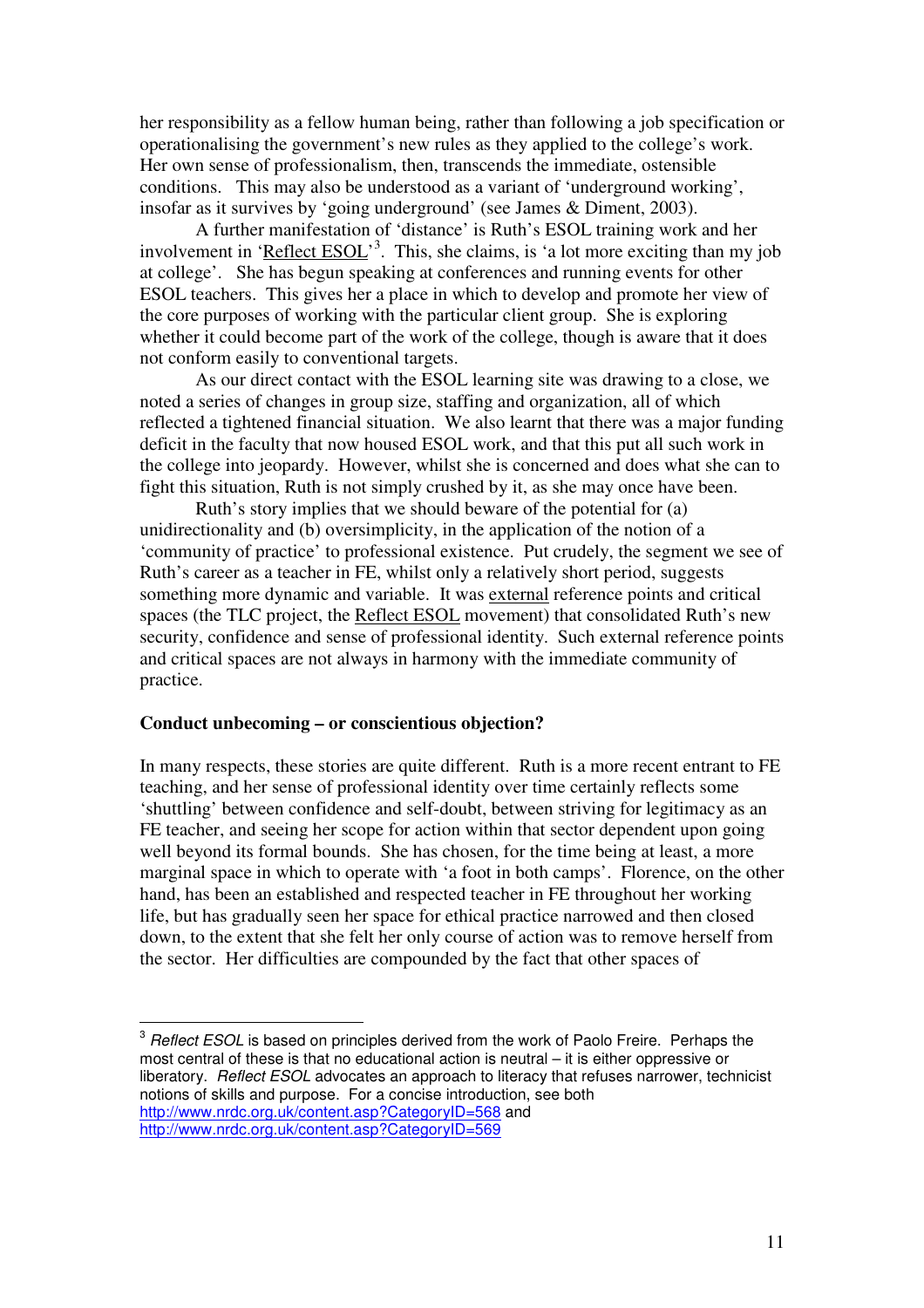emancipatory practice that she tried to inhabit – such as adult education – were also being closed down at the same time.

 However, their stories also share significant similarities. Both women see their students – perhaps more so than some fellow teachers – as forming part of the communities with which they identify. They are not unique in this respect within the TLC project (see, for example, Colley, 2006), but they stand out from others' findings about the common exclusion of students from FE teachers' sense of community (Robson, 1998a; Avis *et al.*, 2002). Both resist and refuse roles and identities imposed officially within the sector, and draw on moral and political beliefs, learning cultures and practices located elsewhere (in the case of Ruth) or in other times (for Florence) as a basis for their future actions. Their learning resonates with what Fenwick (2001) terms 'important learning': critical awareness of their workplace context and understanding of their own engagement in the production of knowledge that 'counts' within different communities. How adequate, then, are the implicit dynamics of dominant constructs of professionalism, which we considered earlier, for explaining this evidence?

 Superficially, Florence's case might seem to support the functional account, with its dynamics of arrival held in tension by the threat of fall due to unprofessional behaviour. Indeed, in her narrative, college-wide acknowledgement of her impeccable professional expertise was crucial not only to the maintenance of her socially inclusive practice of target language teaching, but also to her stance of resistance to managerial control. However, for both her and Ruth, the dynamics of professional participation have been transformed radically by policy and institutional changes. In Florence's case, one result is the replacement of an entire layer of managers who knew and respected her 'track record'. These changes threaten these teachers' own construction of ethical professional practice, and in particular, the solidarity expressed through that practice with less advantaged students. Their perception in these circumstances is that compliance with accountability targets, focused on cost-effectiveness and narrow versions of retention and achievement, would demand unprofessional behaviour and bring their professional practice into disrepute. Their refusal to engage in this 'conduct unbecoming' could rather be seen as a form of conscientious objection, which asserts their independent ethical agency above policy-driven and institutional constructions of their role agency (Cribb, 2005). This repositions them  $-$  both actively and passively  $-$  as heading in an outward direction in relation to the field of FE.

 Academic accounts of professional being and vocation, and of the professional 'agonistes', with their dynamics of shuttling between the sacred and profane, offer a similarly poor illumination of these narratives. Such accounts suggest that the constant threat of 'conduct unbecoming' is that professionals will deprioritise student needs in order to meet metric targets. However, in the cases of Florence and Ruth, an 'unbecoming' results from their commitment to students' needs, interpreted in holistic breadth, and their resistance to other priorities. They were active contributors to the construction of their professional dynamic, which can be seen not only as passive exclusions, but also as agentic exits.

Perhaps closest to these experiences are those accounts of professional dynamics which emphasise their fluidity; yet we cannot say, especially in the case of Florence, that optimistic readings of such fluidity are entirely adequate. For those positioned in the professional hierarchy with less cultural and social capital (as here, in FE, in MFL or in ESOL), room for manoeuvre is greatly restricted. This has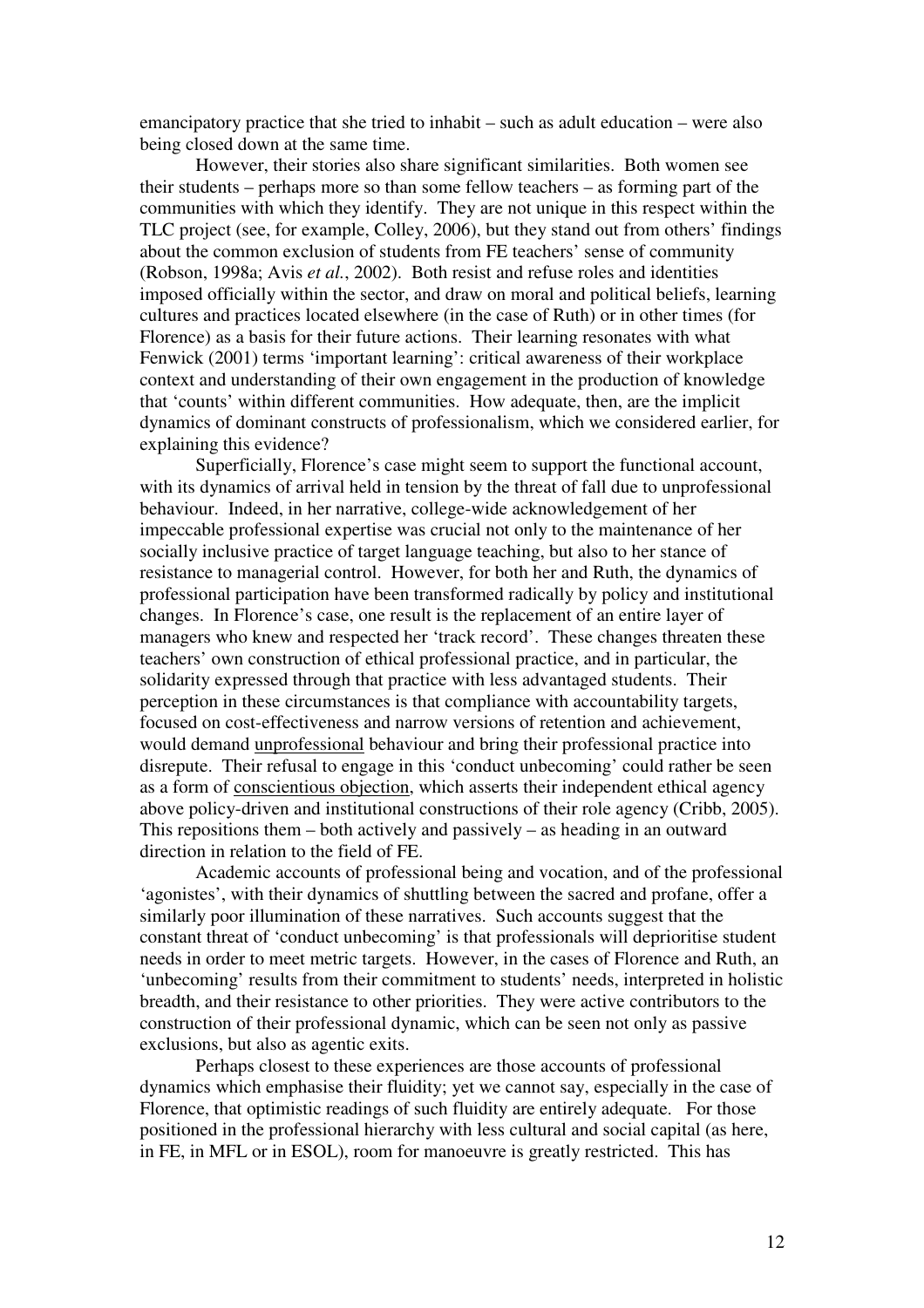implications for the possibilities of resistance available to professionals with lower status, such as FE teachers.

Gender also appears to be an issue in this regard (although a detailed focus on this would require another paper). Among tutors in our project moving outwards or leaving FE, women felt their position became untenable because they could no longer maintain a particular pedagogical relationship with their students, which in turn related closely to their beliefs about the social purpose of education, and their own sense of identity. By contrast, there was a tendency for male tutors to account for their departure (or wish for departure) in more instrumental terms of perceived disjuncture between increasingly restricted or irrelevant practices, and what they perceived to be the authentic demands of employment related to their subject.

Not all fluidity or flexibility in response to fixity, then, is inherently empowering, particularly when a discourse of flexibility is central to the fixed ideal of the 'good lecturer' within the new managerialist régimes. Leathwood (2005) interprets different possibilities in her study of women working in FE: identities may be 'fluid, shifting and constructed through difference and exclusions' (p.391), as they are continually mediated by other identities, and by inequalities of gender, class and racialization. Responses to the fixity of audit may be to bend the rules, but may also include bending before them – fluid identities may be forced to run in structured channels.

Numerous feminist studies have shown how this results in self-work that impacts upon women professionals' identities in highly complex and contradictory ways, through reactions of both appropriation and resistance (Fenwick, 1998, 2002). Audit and managerialism 'are practices written on bodies', and as such are inextricably linked to gender differences (Hey & Bradford, 2004, p.693). Women teachers have to negotiate conflicting images of authenticity/autonomy (which themselves are often masculinised) and middle-class, feminised ideals of the caring professional as the 'good mother' (Shain, 2000; Reay, 2001; Walkerdine, 2003). Committed to 'making a difference', they are often all too aware of their own inability to assimilate fully into the dominant communities and practices of educational institutions, and the difficulties of combating exclusion from a position of (at least partial) exclusion themselves (Acker & Feuerverger, 1996; Wyn *et al.*, 2000). Here too, we see the difficulty of treading a fine line between 'conduct unbecoming' and 'conscientious objection', between institutional and individual ethics and agency, compounded by the effects of gendered (and classed and racialized) social structures.

While the most dynamic existing model of professional participation we have identified is that of communities of practice and situated learning, even with later extensions of this theory reviewed above, it is unable to offer an adequate model for the unbecomings we consider here. These present evidence not of newcomers, but of established practitioners being marginalized or excluded; of boundaries that shift and impose their own disciplinary re-positioning of practitioners within or beyond different fields; and of tutors failing, despite best efforts driven by their own dispositions and beliefs, to make an impact on the practice of other professionals. Florence's situation in particular can be read as the absence of anything resembling a 'community of practice' in recent years, perhaps signalling a more widespread issue in the fragmented FE sector (Viskovic & Roberts, 2001). Given these conditions, it is hard to see how the 'community of practice' can represent the basis of professional knowledge and the sine qua non for knowledgeable practitioners. How, then, might we re-frame the dynamics of professional participation more adequately? We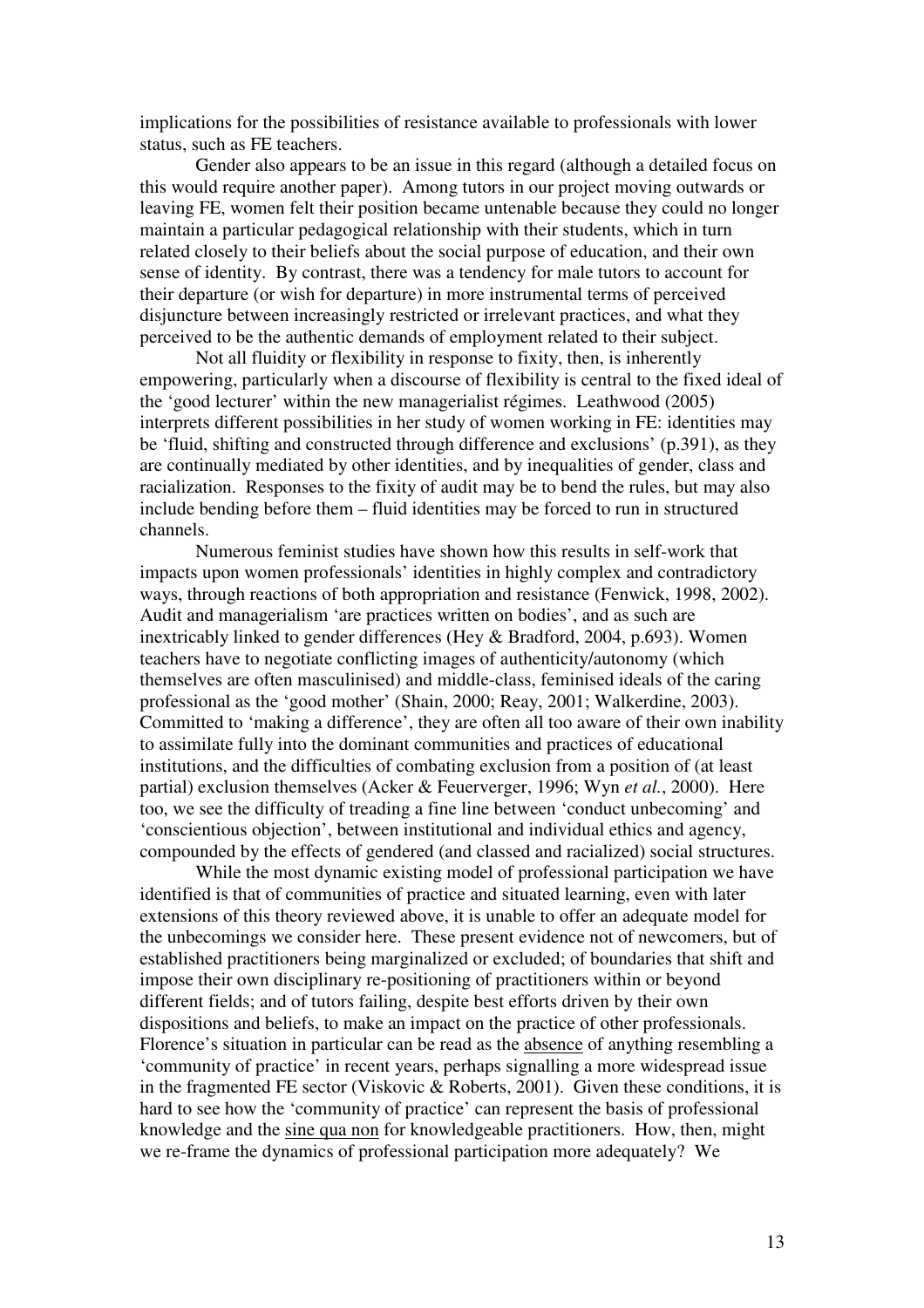conclude by addressing these questions through reference to Bourdieu's theorization of 'field', and the cultural theory of learning that the TLC project has developed.

#### **Towards a more dynamic notion of professional participation**

We noted early in this paper that the professionalism of FE teachers faces a triple jeopardy: teaching per se is of low status in the hierarchy of professions; FE is of low status in the hierarchy of education sectors; and many FE teachers are also positioned marginally by their 'accidental' entry into the profession, and continued identification with their former occupations. This is problematic for current policy attempts to improve teaching and learning in FE that focus on a particular construct of teacher professionalism, driven by qualifications and standards, as the prime determinant of learning. Drawing on Bernstein, Beck and Young (2005) point to the domination of professional qualifications in the 'generic mode', in which trainability and the silencing of critical awareness are the central pedagogical objectives (we would include the FENTO model here). While such policies assume a functional approach and the dynamics of professional 'arrival', our data and that of other research we have reviewed demonstrate that professional participation is differently positioned and fought for depending on the context and the actors, and that different dynamics arise according to the playing-out of these processes. It is a core finding of the TLC project that while the tutor undoubtedly plays an important role in the construction of the learning culture, their influence is by no means paramount. It is necessary also to look at their habitus and agency in relation to the field(s) in which they are positioned.

The elaboration of a cultural theory of learning by the TLC project (Hodkinson *et al.*, forthcoming) identifies and addresses two key weaknesses in theories of situated learning and communities of practice: first, that they maintain dualisms (mind-body, individual-social, agency-structure) which obstruct a more holistic understanding of learning and participation; and second, that they fail to account for the operation of practices at different scales – individual, interpersonal, institutional, global, and structural – on teaching and learning. While learning sites (such as AS/A2 French or ESOL programmes) tend to have clear boundaries, the factors which influence the learning culture of each site do not.

These factors also operate at a range of different scales, at micro-, meso- and macro-levels. As we have seen, Ruth's increasingly tangential participation in FE teaching – still attached to it, but heading in an outward direction – was dynamically affected by her individual dispositions; her relations with students and other tutors; the positioning of ESOL programmes within and across the college; changing UK government regulations for immigrants and the funding of their educational opportunities; social structures of class and race; and global factors that have created mass migration to the advanced capitalist countries. Similarly, Florence's outward trajectory was influenced by her personal/political biography; her colleagues' rejection of her teaching methods; the history of the college and conflicts within it; government policies to reinforce demands for cost-effectiveness of individual courses and to withdraw languages as a compulsory part of the post-14 National Curriculum; the socially and economically disadvantaged nature of FE's student cohort; the economic instrumentalism of FE; the insularity of British culture; and the dominance of English as the international language in a context of US dominance of the world economy.

Field theory in general, and Bourdieu's concept of field in particular, has provided us with tools for thinking about these issues of scale in a relational way that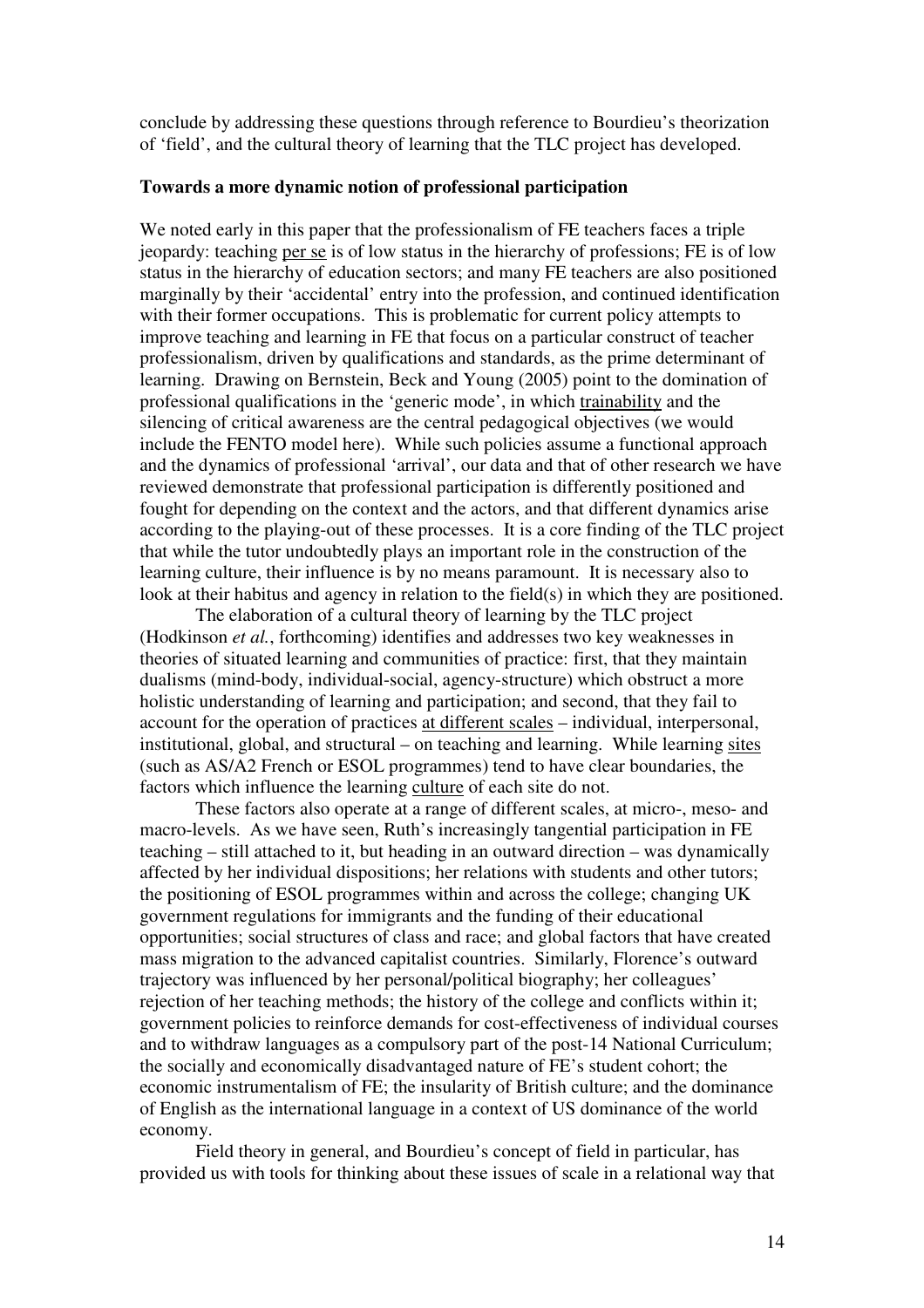focuses not on individual objects/categories or their properties, but on the dynamic distribution of position and power (Hodkinson *et al.*, forthcoming). For Bourdieu (1998), this implies tension and struggle in a 'game' with tacit rules about which social practices may or may not be deployed. All players participate and, in doing so, invest in the game. But they may not see beyond the apparent social practices of the field to discern its underlying function of maintaining and reproducing power relations. As Angus (2004) notes, even efforts at resistance may result, unintentionally, in compliance with the 'reshaping and re-norming' of education by policies associated with globalization. Insofar as Ruth and Florence have achieved a deeper understanding of changes in/to the field of FE, and of other overlapping fields (e.g. education in general, national economic policies, migration), and of the overarching, global field of power (Bourdieu, 1989), they both position themselves and become positioned differently. Florence refuses to play the game any longer, while Ruth operates more at the side-lines. These are active forms of resistance that illuminate possibilities of 'authentic professionalism' (Ball, 2005) and education as a site of struggle (Avis, 2005), but also indicate that such practices may be as much about relocating the struggle for authentic practice elsewhere.

These moves, however, are not simply a question of agency alone. Transformations in teaching and learning are directly related to the positioning of learning cultures in and by the field, as a consequence of changes at different levels in *and* to the field (Hodkinson *et al.*, forthcoming; cf. Grenfell & James, 2004). Often, changes at one level represent the unintended consequences of changes at a different level and/or in an overlapping field. These may be particularly sharp, since the field of (further) education policy suffers reduced autonomy in relation to other, more powerful fields (Lingard *et al*., 2005). For example, we see here the virtual eradication of the offer of A Level French for FE students due to policy changes affecting both the school curriculum and funding for colleges, or the restriction of access to ESOL courses due to political pressures on government to minimize immigration and change regulations for refugees and asylum-seekers. The findings of the TLC project as a whole suggest that numerous such policies are damaging teaching and learning across the FE sector (Hodkinson *et al*., 2005b).

Finally, we would argue that there is an urgent and practical dimension to the understanding of the dynamics of professional existence and survival within FE, with crucial implications for policy in the sector. Inadequate models of professional trajectories support inadequate conceptions of teaching, learning, and the issues pertaining to their improvement. In attempting to engage with those entrenched in current modernising agendas, and to contribute to the pragmatic goals of the TLRP, the TLC project's response is that a focus on principles of procedure (following Stenhouse, 1977) would be preferable to the existing micro-management of prescribed outcomes (Hodkinson, 2005). Given the project's findings that key drivers for improving teaching and learning are student agency, tutor professionality, improved pedagogy, and enhancing learning cultures, a number of the principles of procedure we propose are concerned with the conditions of professional participation:

- reinstating the professional autonomy of teachers
- creating time and space for them to reflect individually and collectively on their work and develop their professionality
- rewarding expert judgement-making and the positive management of learning cultures
- and valuing diverse forms of professional practice arising from differences in tutor dispositions and working contexts.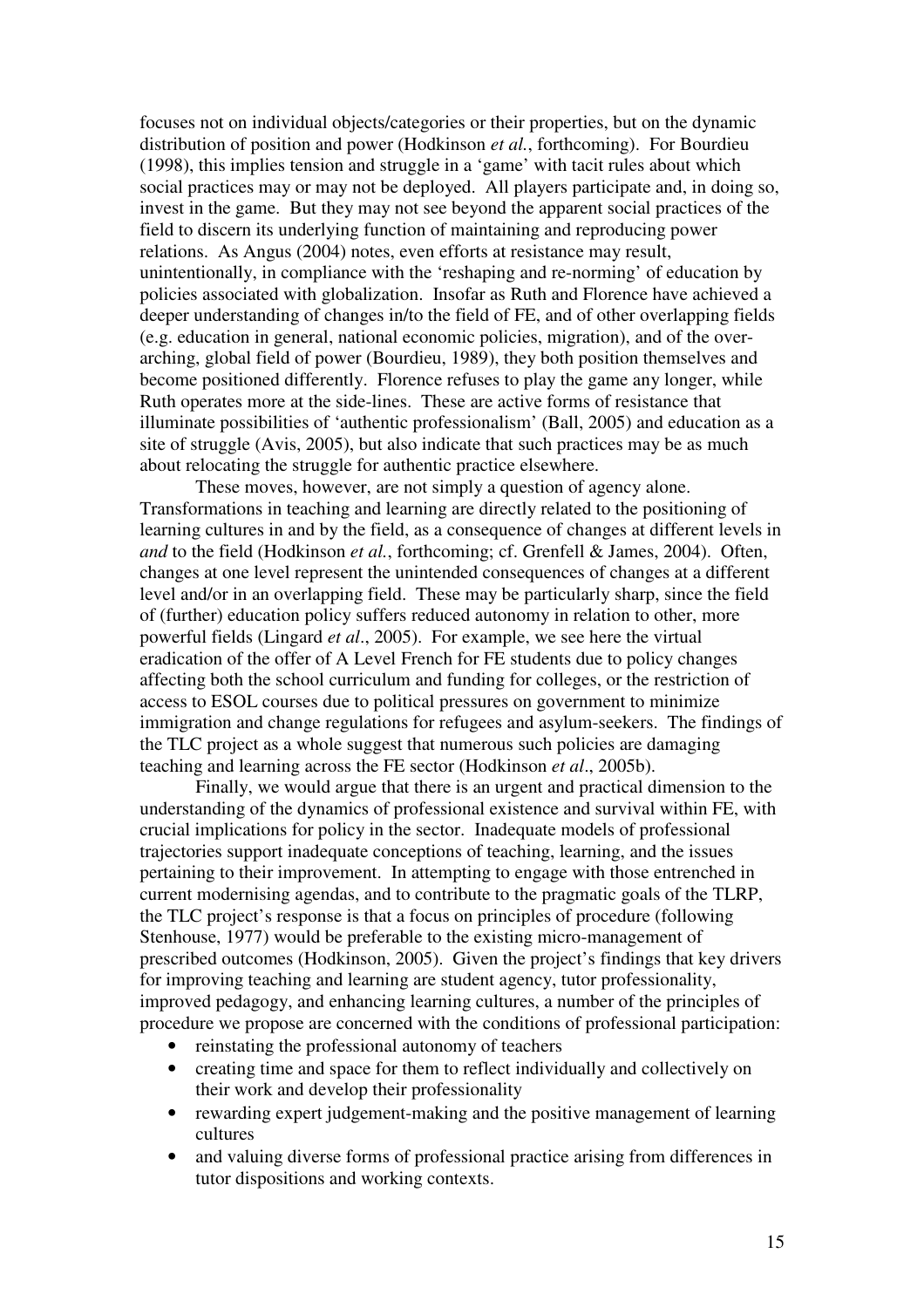These have implications at various levels for national, regional, and local policies: the funding of colleges, stability in the sector, inspection regimes, and college management priorities.

If such principles were to be realized in action, which would indeed require a willingness to transform the currently dominant culture of FE, there might at least be less chance that teachers like Ruth and Florence will be lost to the sector; and that their functional expertise, as well as their vocational commitment and their political engagement, could be directed more fully to the improvement of teaching, learning and the lifechances of their students. Both 'conduct unbecoming' and 'conscientious objection' might then be far more distant possibilities on teachers' horizons for action.

#### **References**

- Acker, S. & Feuerverger, G. (1996) Doing good and feeling bad: the work of women university teachers, *Cambridge Journal of Education,* 26(3), 401-422.
- Angus, L. (2004) Globalization and educational change: bringing about the reshaping and re-norming of practice, *Journal of Education Policy*, 19(1), 23-41.
- Apple, M.W. & Jungck, S. (1990) 'You don't have to be a teacher to teach this unit': teaching, technology, and gender in the classroom, *American Educational Research Journal*, 27(2), 227-251.
- Ashcroft, K. & James, D. (Eds) (1999) *The Creative Professional: learning to teach 14-19-year-olds* (London, Falmer Press).
- Avis, J. (2005) Beyond performativity: reflections on activist professionalism and the labour process in further education, *Journal of Education Policy*, 20 (2), 209- 222.
- Avis, J. (in press) From reproduction to learning cultures: post-compulsory education in England, *British Journal of Sociology of Education*.
- Avis, J., Bathmaker, A.M., & Parsons, J. (2002) Communities of practice and the construction of learners in post-compulsory education and training, *Journal of Vocational Education and Training*, 54(1), 27-50.
- Ball, S.J. (2005) Education reform as social barberism: economism and the end of authenticity (The SERA Lecture 2004), *Scottish Educational Review*, 37(1), 4- 16.
- Bathmaker, A.M. (2001) Neither dupes nor devils: teachers' constructions of their changing role in further education, paper presented at *5 th Annual Conference of the Learning and Skills Research Network,* Robinson College, Cambridge, 5-7 December.
- Bathmaker, A.M. & Avis, J. (2005) Becoming a lecturer in further education in England: the construction of professional identity and the role of communities of practice, *Journal of Education for Teaching*, 31(1), 47-62.
- Beck, J. (2002) The sacred and the profane in recent struggles to promote official pedagogic identities, *British Journal of Sociology of Education*, 23(4), 617-626.
- Beck, J. & Young, M.F.D. (2005) The assault on the professions and the restructuring of academic and professional identities: a Bernsteinian analysis, *British Journal of Sociology of Education*, 26(2), 183-197.
- Bourdieu, P. (1989) The field of power, unpublished lecture, University of Wisconsin at Madison, April.
- Bourdieu, P. (1998) *Practical Reason* (Cambridge, Polity Press).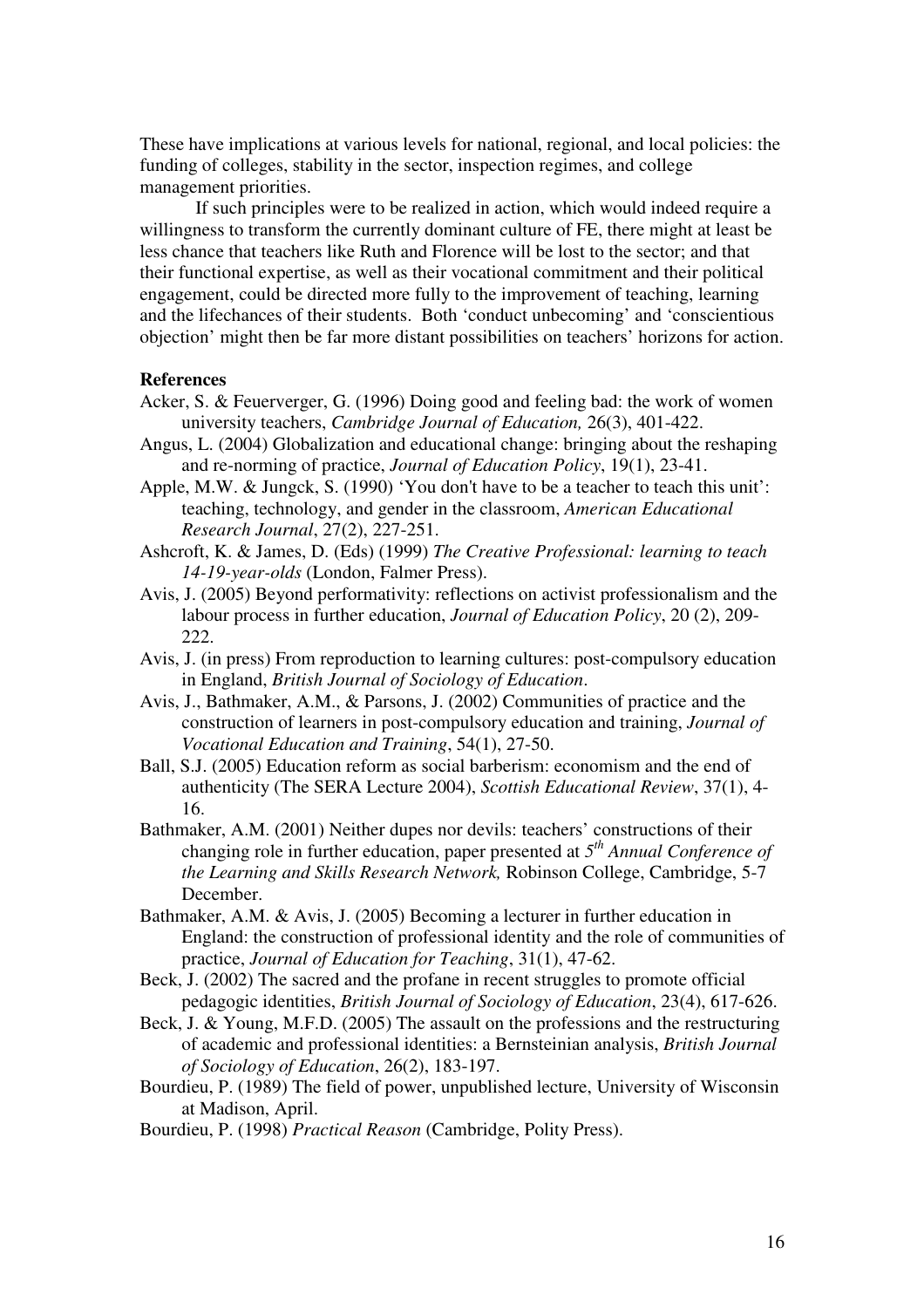Brehony, K. (2005) The changing role of teachers: a historical account, paper presented at the ESRC TLRP Seminar Series *Changing Teacher Roles, Identities and Professionalism*, King's College London, 20 January.

CILT (The National Centre for Languages) (2005) *Trend analysis for language exam entries for all schools in England* (London, CILT).

Colley, H. (2006) Learning to labour with feeling: class, gender and emotion in childcare education and training, *Contemporary Issues in Early Childhood*, 7(1).

Colley, H., James, D., Tedder, M. & Diment, K. (2003) Learning as becoming in vocational education and training: class, gender and the role of vocational habitus, *Journal of Vocational Education and Training*, 55(4), 471-496.

Cribb, A. (2005) Professional roles and the division of ethical labour, paper presented at the ESRC TLRP Seminar Series *Changing Teacher Roles, Identities and Professionalism*, King's College London, 19 October.

Easthope, G. & Easthope, C. (2000) Intensification, extension and complexity of teachers' workload, *British Journal of Sociology of Education*, 21(1), 43-58.

Eckert, P. & McConnell-Ginet, S. (1999) New generalizations and explanations in language and gender research, *Language in Society*, 28(2), 185-201.

Eraut, M. (2002) Conceptual analysis and research questions: do the concepts of 'learning community' and 'community of practice' provide added value? Paper presented at the *American Educational Research Association Annual Conference*, New Orleans, April.

Evetts, J. (2005) The management of professionalism: a contemporary paradox, paper presented at the ESRC TLRP Seminar Series *Changing Teacher Roles, Identities and Professionalism*, King's College London, 19 October.

FENTO (1999) *Standards for teaching and supporting learning in further education in England and Wales* (London, Further Education National Training Organization).

Fenwick, T. (1998) Women composing selves, seeking authenticity: a study of women's development in the workplace, *International Journal of Lifelong Education*, 17(3), 199-217.

Fenwick, T. (2001) Tides of change: new themes and questions in workplace learning, *New Directions for Adult and Continuing Education*, (92), 3-17.

Fenwick, T. (2002) Lady, Inc.: women learning, negotiating subjectivity in entrepreneurial discourses, *International Journal of Lifelong Education*, 21(2), 162-177.

Foster, A. (2005) *Realising The Potential: a review of the future role of further education colleges* (Annesley, DfES Publications).

Fournier, V. (1999) The appeal to 'professionalism' as a disciplinary mechanism, *Social Review*, 47(2), 280-307.

Fuller, A. & Unwin, L. (2002) Developing pedagogies for the contemporary workplace, in: K.Evans, P.Hodkinson & L.Unwin (Eds) *Working to Learn: transforming knowledge in the workplace* (London, Kogan Page).

Fuller, A., Hodkinson, H., Hodkinson, P. & Unwin, L. (2005) Learning as peripheral participation in communities of practice: a reassessment of key concepts in workplace learning, *British Educational Research Journal*, 31(1), 49-68.

General Teaching Council for England (2004) *Code of Conduct and Practice for Registered Teachers* (Birmingham & London, General Teaching Council for England).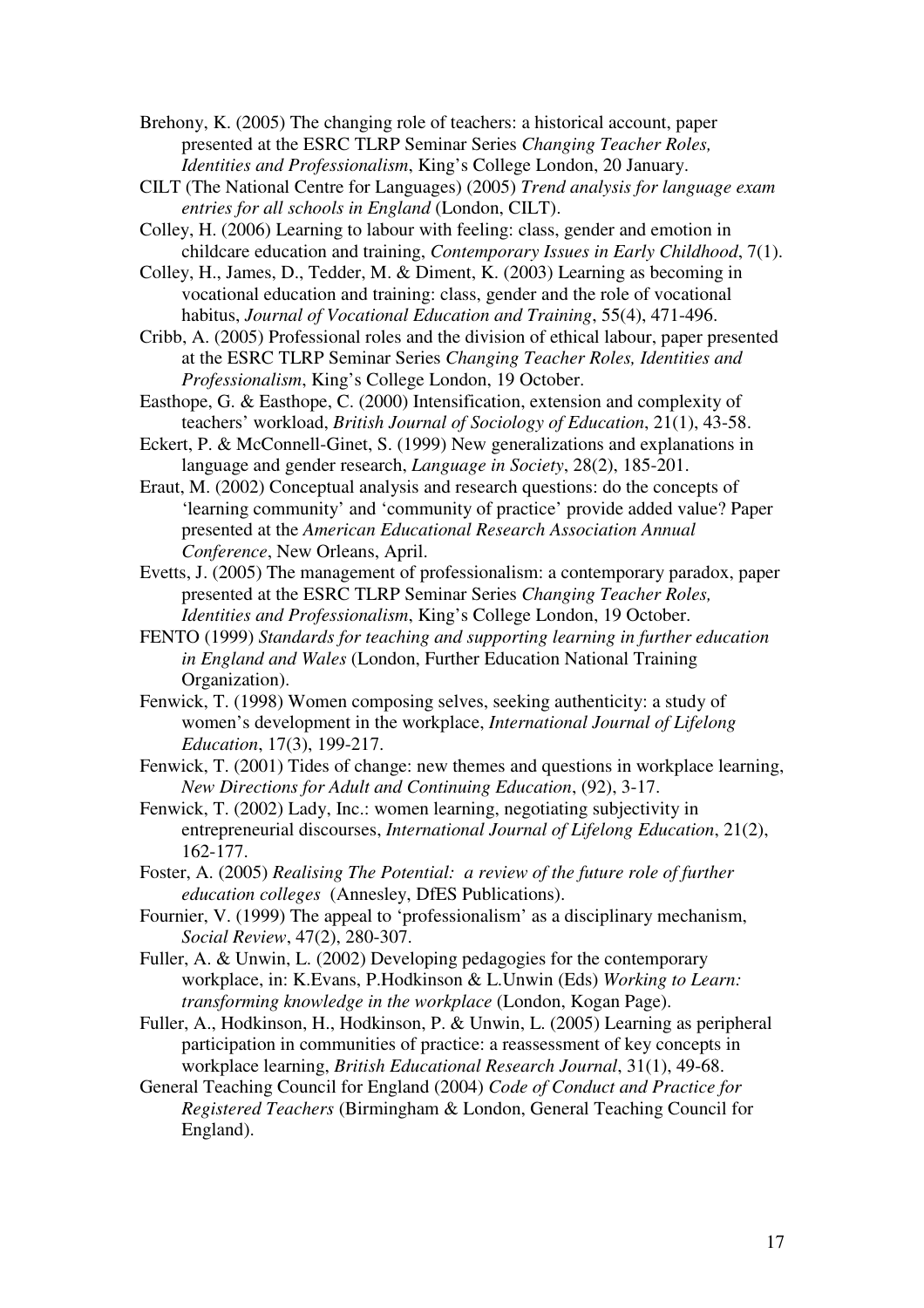- Gleeson, D., Davies, J. & Wheeler, E. (2005) On the making and taking of professionalism in the Further Education workplace, *British Journal of Sociology of Education*, 26(4), 445-460.
- Goodrham, M. & Hodkinson, P. (2004) Professionalism and the English Further Education practitioner: continuity and change, paper presented at *British Educational Research Association Annual Conference*, UMIST, Manchester, 16-18 September.
- Grenfell, M. & James, D. (2004) Change in the field changing the field: Bourdieu and the methodological practice of educational research, *British Journal of Sociology of Education*, 25(4), 507-523.
- Hansard (2001) John Healey answer to questions on Further Education Colleges, at *http://www.publications.parliament.uk/pa/cm200102/cmhansrd/vo011210/text/1 1210w27.htm,* accessed 11 May 2005.
- Hey, V. & Bradford, S. (2004) The return of the repressed?: the gender politics of emergent forms of professionalism in education, *Journal of Education Policy*, 19(6), 691-713.
- Hodkinson, P. (2005) *Improving Learning in Further Education* (TLC Project Briefing Paper No. 4) (Leeds, Lifelong Learning Institute).
- Hodkinson, P. & Hodkinson, H. (2003) Individuals, communities of practice and the policy context: school-teachers' learning in their workplace, *Studies in Continuing Education*, 25(1), 3-21.
- Hodkinson, P. & Hodkinson, H. (2004a) A constructive critique of communities of practice: moving beyond Lave and Wenger in understanding workplace learning, paper presented to the OVAL research group, University of Technology, Sydney, 11 May.
- Hodkinson, P. & Hodkinson, H. (2004b) The significance of individuals' dispositions in workplace learning: a case study of two teachers, *Journal of Education and Work*, 17(2), 167-182.
- Hodkinson, P. & James, D. (2003) Introduction: 'Transforming Learning Cultures in Further Education', *Journal of Vocational Education and Training*, 55(4), 389- 406.
- Hodkinson, P., Biesta, G. & James, D. (forthcoming) Learning cultures and a cultural theory of learning, *Educational Review*.
- Hodkinson, P., Biesta, G., Gleeson, D., James, D. & Postlethwaite, K. (2005a) The heuristic and holistic synthesis of large volumes of qualitative data: the TLC experience, *Research and Capacity Building Network 2005 Annual Conference*, Cardiff, February.
- Hodkinson, P., Biesta, G., Gleeson, D., James, D. & Postlethwaite, K. (2005b) *Transforming Learning Cultures in Further Education: ESRC Research Report*.
- James, D. & Diment, K. (2003) Going Underground? Learning and assessment in an ambiguous space, *Journal of Vocational Education and Training*, 55(4), 407- 422.
- Lave, J. & Wenger, E. (1991) *Situated Learning* (Cambridge, Cambridge University Press).
- Leathwood, C. (2005) 'Treat me as a human being don't look at me as a woman': femininities and professional identities in further education, *Gender and Education*, 17(4), 387-409.
- Lingard, B., Rawolle, S. & Taylor, S. (2005) Globalizing policy sociology in education: working with Bourdieu, *Journal of Education Policy*, 20(6), 759-778.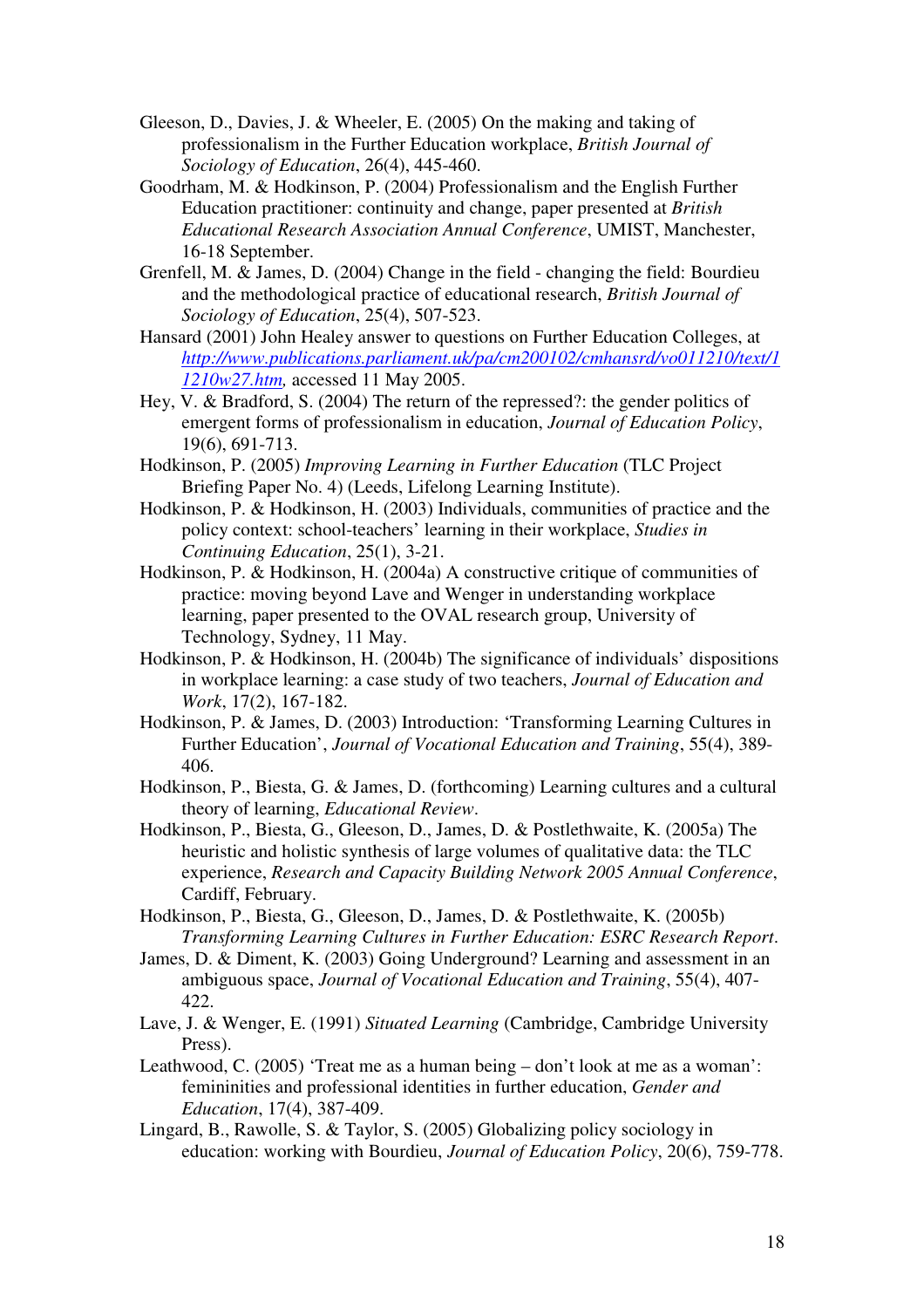- Mayo, E. (1962) *The social problems of an industrial civilization* (London, Routledge and Kegan Paul).
- Moustakas, C. (1990) *Heuristic Research: Design, Methodology, and Applications* (Newbury Park, CA, Sage).
- Ozga, J. (Ed) (1988) *Schoolwork: approaches to the labour process of teaching* (Milton Keynes, Open University Press).
- Power, M. (1997) *The audit society: rituals of verification* (Oxford, Oxford University Press).
- Rawolle, S. (2005) Cross-field effects and temporary social fields: a case study of the mediatizations of recent Australian knowledge economy policies, *Journal of Education Policy*, 20(6), 705-724.
- Reay, D. (2001) The paradox of contemporary femininities in education: combining fluidity with fixity, in: B.Francis & C.Skelton (Eds) *Investigating gender: contemporary perspectives in education* (Buckingham, Open University Press).
- Robson, J. (1998a) Exploring the professional socialization of teachers in Further Education: a case study, *Teacher Development*, 2(1), 43-58.
- Robson, J. (1998b) A profession in crisis: status, culture and identity in the further education college, *Journal of Vocational Education and Training*, 50(4), 585- 607.
- Schön, D.A. (1983) *The reflective practitioner: how professionals think in action* (London, Temple Smith).
- Shain, F. (2000) Managing to lead: women managers in the further education sector, *Journal of Further and Higher Education*, 24(2), 173-201.
- Shain, F. & Gleeson, D. (1999) Under new management: changing conceptions of teacher professionalism and policy in the further education sector, *Journal of Education Policy*, 14(4), 445-462.
- Sikes, P., (1998) Parent teachers: reconciling the roles, *Teacher Development*, 2(1), 87-105.
- Stronach, I., Corbin, B., McNamara, O., Stark, S. & Warne, T. (2002) Towards an uncertain politics of professionalism: teacher and nurse identities, *Journal of Education Policy*, 17(1), 109-138.
- Viskovic, A. & Robson, J. (2001) Community and identity: experiences and dilemmas of vocational teachers in post-school contexts, *Journal of In-Service Education*, 27(2), 221-236.
- Walkerdine, V. (2003) Reclassifying upward mobility: femininity and the neo-liberal subject, *Gender and Education*, 15(3), 237-248.
- Wenger, E. (1998) *Communities of Practice* (Cambridge, Cambridge University Press).
- Whitty, G. (2000) Teacher professionalism in new times, *Journal of In-Service Education*, 26(2), 281-295.
- Wyn, J., Acker, S. & Richards, E. (1996) Making a difference: women in management in Australian and Canadian faculties of education, *Gender and Education*, 12(4), 35-47.

### **Acknowledgements**

- 1. *Transforming Learning Cultures in Further Education* is part of the ESRC's Teaching Learning Research Programme, Project No. L139251025. We are grateful for this support.
- 2. This paper would not have been possible without the contribution of our other colleagues in TLC to data generation, analysis and theoretical development across